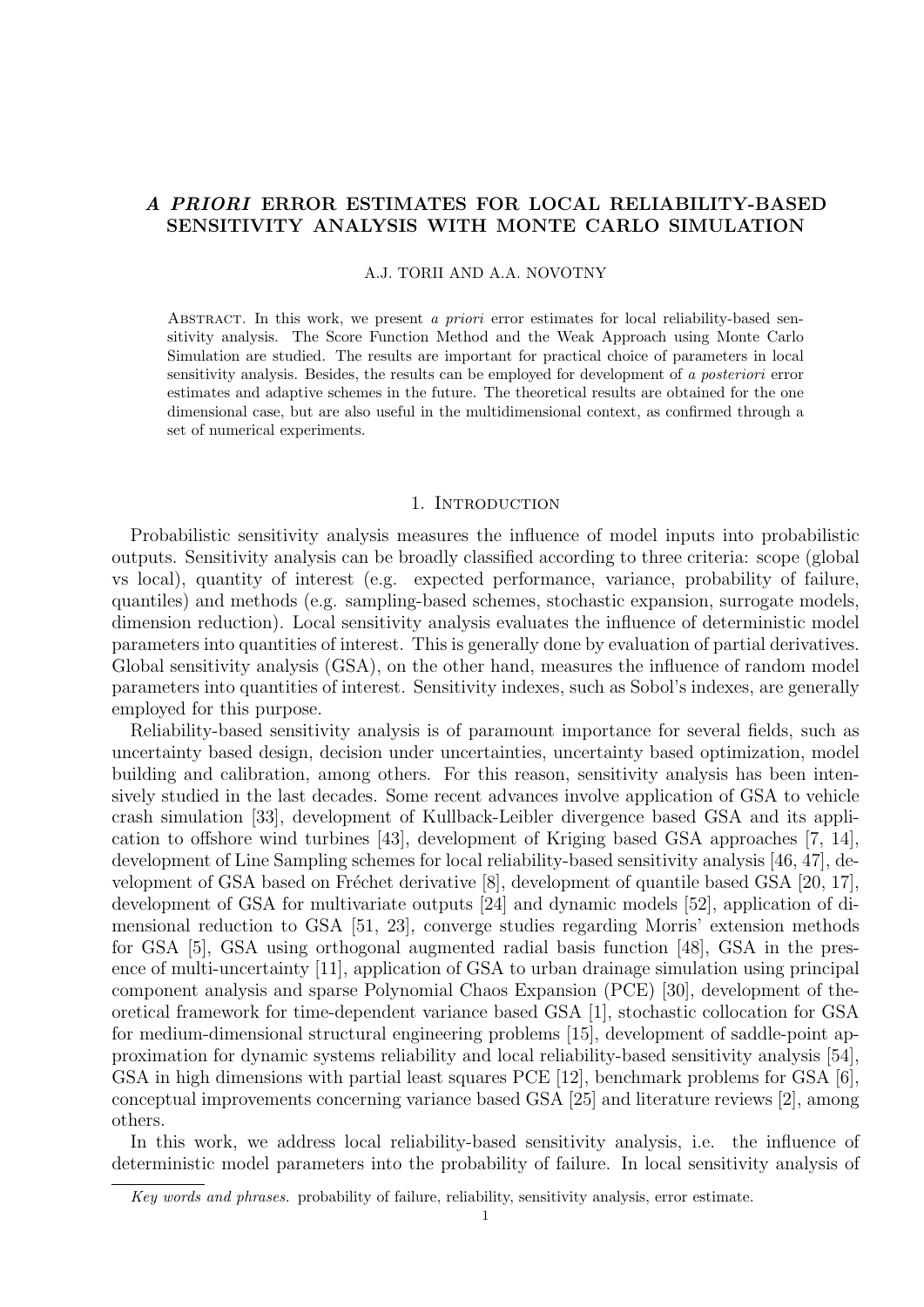probability of failure, we evaluate the derivatives of the probability of failure with respect to design parameters [35, 21, 13, 45, 31, 44]. This is an important subject for risk and reliabilitybased design, since the sensitivities can be employed to guide the design procedure. Besides, the derivatives are required if gradient based optimization algorithms are applied for this task, as occurs in Risk and Reliability-Based Design Optimization.

The main difficulty concerning probability of failure sensitivity analysis is that evaluation of the probability of failure is generally a computationally demanding problem by itself. Consequently, accurate evaluation of sensitivities frequently lead to very high computational costs. For this reason, development of new methods and improvement of existing ones is a topic of intensive research. In the last decades, most advances were achieved by employing efficient methods for evaluation of the probability of failure, such as Line Sampling [46, 47, 27], Subset Simulation [4, 42], Kriging based Importance Sampling [10], Stochastic Expansion [45], Adaptive Importance Sampling [31], Subdomain Sampling [50], Moving Particles Methods [32], to cite a few. A rich literature review concerning local reliability-based sensitivity analysis can be found in the recent works [50, 32].

Local sensitivity analysis of probability of failure can be divided into two mains cases, depending whether the design parameter affects the distribution of the random variables or the limit state function. The methods frequently employed for each case are summarized in Table 1. The Score Function Method [35, 40, 38, 19] is the standard approach when the design parameter affects the distribution of the random variables, since the estimate is unbiased, as discussed in Section 3. Three approaches are commonly adopted when the design parameter affects the limit state function. The Direct Approach follows from a direct application of Finite Difference Formulas. The Common Random Variable (CRV) approach is also based on Finite Difference Schemes, but the sample is not redrawn during evaluation of the Finite Difference Formula [19], a measure that is known to reduce the variance of the estimate [44]. The Weak Approach, on the other hand, is based on an approximation for the weak derivative of the probability of failure [21, 45].

|  | TABLE 1. Approaches for local probability of failure sensitivity |  |  |  |
|--|------------------------------------------------------------------|--|--|--|
|  |                                                                  |  |  |  |

| Design parameter affects |                              |  |  |  |
|--------------------------|------------------------------|--|--|--|
| Random Variables         | Limit State Function         |  |  |  |
| Score Function Method    | Direct                       |  |  |  |
|                          | Common Random Variable (CRV) |  |  |  |
|                          | Weak                         |  |  |  |

A priori error estimates for probability of failure sensitivity analysis using Monte Carlo Simulation (MCS) were presented in [44]. The Weak, the Direct and the CRV approaches were studied. It was demonstrated that the root mean square (rms) error of the estimate depends not only on the probability of failure but also on its derivatives, a result that was intuitively anticipated in [31]. However, in [44] only the case where the design parameter does not affect the random variables was addressed. Besides, the bias estimate obtained for the Weak Approach considered a single random variable and was not representative for more general situations. The main goal of the present work is to fill these two gaps.

In this work, we derive a *priori* error estimates for the Score Function Method and the Weak Approach, given by Eqs. (3.12) and (3.28), respectively. The bias estimate for the Weak Approach presented here has been observed to be more representative than that obtained in the work [44]. These results fill the two main gaps from the work [44]. The CRV with Central Formula is also discussed because of its theoretical similarity to the Weak Approach. The CRV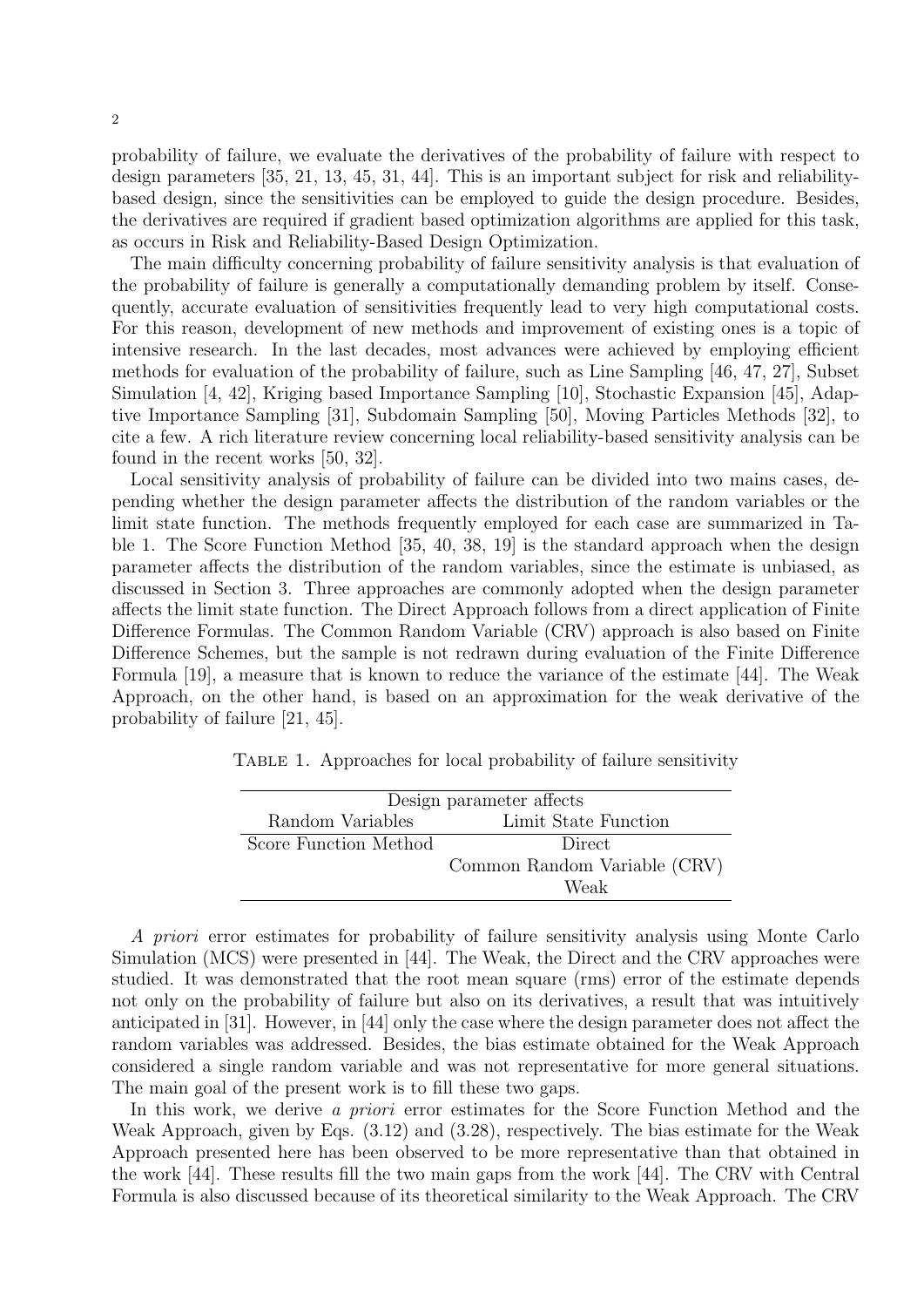with Forward Formula and the Direct Approach were not further studied in this work (see [44]) for more details on these approaches).

Note that general purpose error estimates for the Score Function Method are known for some time. In fact, the works [38, 39] presented error estimates that hold for expectations in general, derivatives of arbitrary order and consider employment of Importance Sampling. In this work, we rather focus on the particular case of error estimates concerning derivatives of the probability of failure. Thus, the result from Eq. (3.7) is actually a particular case of the estimates presented in [38, 39]. The results from Eq. (3.12), on the other hand, are novel.

The error estimates presented here were obtained for MCS [38, 19, 36]. The choice for MCS is based on two main reasons. First, most sampling-based schemes share common aspects with MCS. We thus expect that the error estimates presented in this work may be adapted for more advanced sampling based-schemes in the future. Second, MCS is likely the most popular sampling scheme for problems that do not involve high computational costs. Consequently, the results presented here are valuable for a wide range of applications.

The rest of this paper is organized as follows. In Section 2, we present a brief review of probability of failure sensitivity analysis. The error estimates obtained in this work are presented in Section 3, where we also demonstrate how the derived results can be employed for optimal choice of parameters. Numerical examples that validate the obtained results are presented in Section 4. The main conclusions of this work are summarized in Section 5. Additional results are presented in the Appendices.

#### 2. Probability of failure sensitivity

Let us consider that  $g(\mathbf{X}, \rho)$  is a limit state function depending on a design parameter  $\rho \in \mathbb{R}$ and a random vector  $\mathbf{X} \in \mathbb{R}^d$ ,  $d \geq 1$ , with probability density function  $f_{\mathbf{X}}$  [18, 26, 41, 37]. The probability of failure can then be defined as [28, 9, 29]

$$
P_f(\rho) = \mathbb{P}[g(\mathbf{X}, \rho) < 0]
$$
\n
$$
= \int_{\Omega} I(g(\mathbf{x}, \rho)) f_{\mathbf{X}}(\mathbf{x}) d\mathbf{x}
$$
\n
$$
= \mathbb{E}[I(g(\mathbf{X}, \rho))], \tag{2.1}
$$

where  $x$  represents a realization of the random vector  $X$ ,  $\mathbb P$  indicates the probability of occurrence of a given event, E represents the expected value,  $f_{\mathbf{X}}$  has support  $\Omega \subset \mathbb{R}^d$  and I is the indicator function, namely

$$
I(t) = \begin{cases} 1, & t < 0, \\ 0, & t \ge 0. \end{cases} \tag{2.2}
$$

Here we consider the sensitivity

$$
P_f'(\rho) = \frac{dP_f(\rho)}{d\rho},\tag{2.3}
$$

where the notation  $(\cdot)'$  is employed throughout the text to represent the derivative of  $(\cdot)$  with respect to the design parameter  $\rho$ . Sensitivity of  $P_f$  with respect to a design parameter that affects  $f_{\mathbf{X}}$  can be addressed by the Score Function Method [35, 45, 40, 38]. If  $\rho$  does not affect the distribution  $f_{\mathbf{X}}$ , then the Weak, the Direct and the CRV approaches described in [44] can be employed.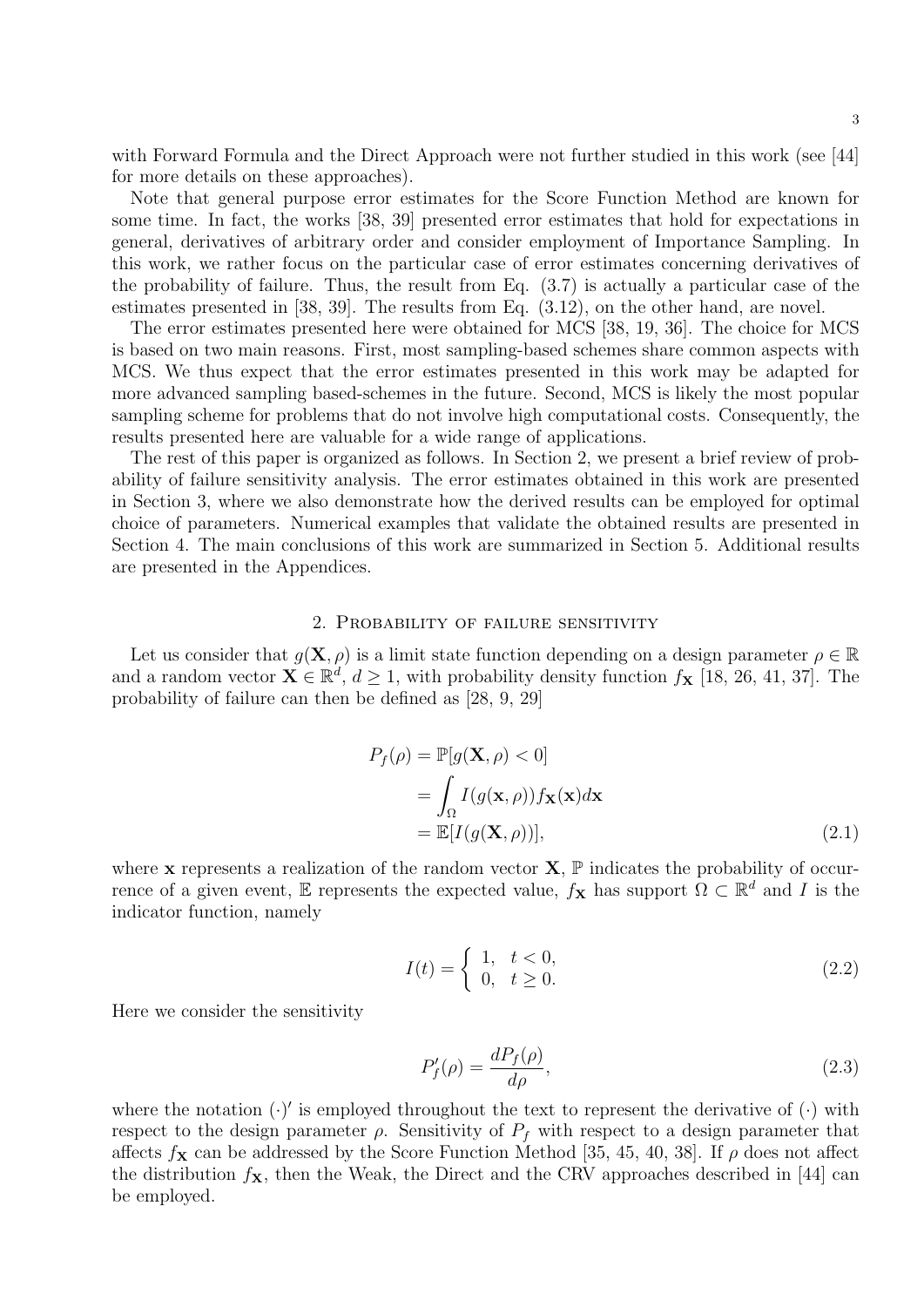2.1. **Score Function Method.** The Score Function Method can be employed when the design parameter only affects the distribution  $f_{\mathbf{X}}$ , i.e. when the limit state function g does not depend explicitly on  $\rho$ . In this case, direct differentiation of Eq. (2.1) with respect to  $\rho$  gives (see [35, 45, 40, 38, 19] for further details)

$$
\overline{P}'_f(\rho) = \mathbb{E}[I(g(\mathbf{X}, \rho))s(\mathbf{X})]
$$
  
= 
$$
\int_{\Omega} I(g(\mathbf{x}, \rho))s(\mathbf{x})f_{\mathbf{X}}(\mathbf{x})d\mathbf{x},
$$
 (2.4)

where  $s$  is the score function given by

$$
s(\mathbf{x}) = \frac{1}{f_{\mathbf{x}}(\mathbf{x})} \frac{df_{\mathbf{x}}(\mathbf{x})}{d\rho}.
$$
 (2.5)

If the above sensitivity is evaluated with MCS we have the estimate

$$
\hat{P}'_f(\rho) = \frac{1}{N} \sum_{i=1}^N I(g(\mathbf{x}_i, \rho)) s(\mathbf{x}_i),
$$
\n(2.6)

where N is the sample size and  $\mathbf{x}_i$  are sample points.

The symbol  $\overline{P}'_1$ f is employed here to represent an approximation for  $P'_f$ . The symbol  $\hat{P}'_f$ , on the other hand, is employed to represent a MCS estimate for  $\overline{P}'$  $f'(p)$ . In other words,  $\overline{P}'_p$  $\int_{f}^{'}(\rho)$  is the conceptual approximation for the sensitivity  $P'_f$ , whereas  $\hat{P}'_f$  is the MCS estimate for  $\overline{P}'_f$  $\int_{f}^{'}(\rho).$ This notation is employed throughout the text. Latter we demonstrate that the Score Function Method is conceptually exact, apart from sampling errors.

2.2. Weak Approach. The Weak Approach can be employed when the design parameter  $\rho$ does not affect the distribution  $f_{\mathbf{x}}$ . In this case, we have (see [44] for further details)

$$
P'_{f}(\rho) = -\lim_{h \to 0} \mathbb{E}[\phi_{h}(g(\mathbf{X}, \rho))g'(\mathbf{X}, \rho)]
$$
  
= 
$$
-\lim_{h \to 0} \int_{\Omega} \phi_{h}(g(\mathbf{x}, \rho))g'(\mathbf{x}, \rho)f_{\mathbf{x}}(\mathbf{x})d\mathbf{x},
$$
(2.7)

where  $\phi_h$  converges to the Dirac delta function in the sense of distributions, for  $h \to 0$ . In this work we consider, without loss of generality, the following approximation

$$
\phi_h(t) = \begin{cases} 0, & t < -h/2, \\ 1/h, & -h/2 \le t \le h/2, \\ 0, & t > h/2. \end{cases} \tag{2.8}
$$

In practice, the above sensitivity is evaluated for sufficiently small  $h$ , thus giving the approximation

$$
\overline{P}'_f(\rho) = -\mathbb{E}[\phi_h(g(\mathbf{X}, \rho))g'(\mathbf{X}, \rho)].
$$
\n(2.9)

The MCS estimate results

$$
\hat{P}'_f(\rho) = -\frac{1}{N} \sum_{i=1}^N \phi_h(g(\mathbf{x}_i, \rho)) g'(\mathbf{x}_i, \rho).
$$
\n(2.10)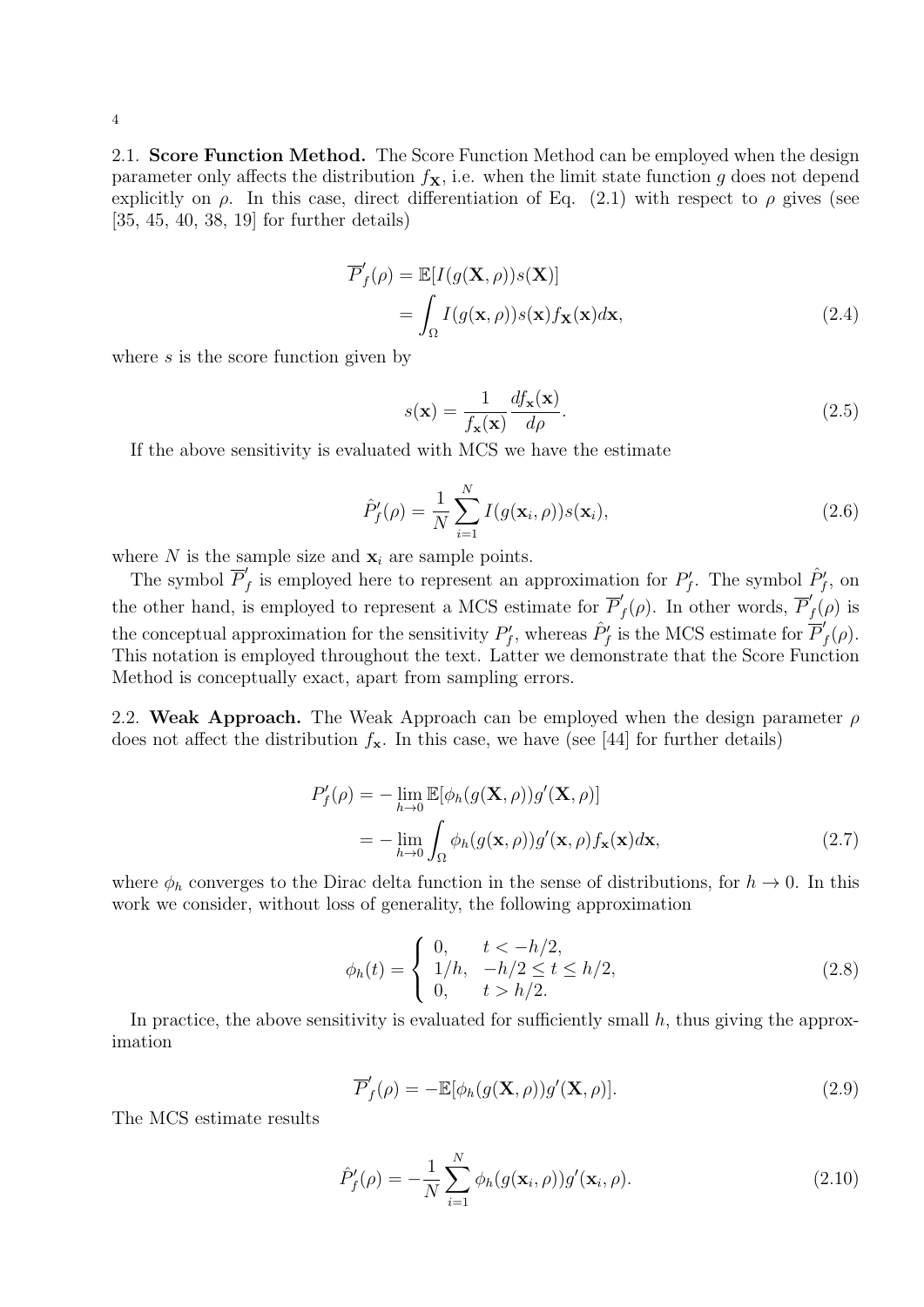2.3. Common Random Variable Approach. The Common Random Variable (CRV) approach can also be employed when the design parameter  $\rho$  does not affect the distribution  $f_{\mathbf{x}}$ . In this case, we take the central Finite Difference approximation [3, 34]

$$
\overline{P}'_f(\rho) = \frac{P_f(\rho + \tau) - P_f(\rho - \tau)}{2\tau},\tag{2.11}
$$

where the same sample is used to estimate both  $P_f(\rho + \tau)$  and  $P_f(\rho - \tau)$  [19], with  $\tau$  used to denote the step size. This measure is known to reduce the variance of the estimate in comparison to direct employment of Finite Difference formulas, as demonstrated in [44]. The MCS estimate results

$$
\hat{P}'_f(\rho) = \frac{\frac{1}{N} \sum_{i=1}^N I(g(\mathbf{x}_i, \rho + \tau)) - \frac{1}{N} \sum_{i=1}^N I(g(\mathbf{x}_i, \rho - \tau))}{2\tau}.
$$
\n(2.12)

The CRV approach with Forward Formula was studied in [44] and is not further developed here.

## 3. Bias, variance and mean square error

Since MCS provides an unbiased estimate for the expected value [38], we have

$$
\mathbb{E}[\hat{P}'_f(\rho)] = \overline{P}'_f(\rho),\tag{3.1}
$$

for all the above approaches. The bias of the estimate  $\hat{P}'_f(\rho)$  with respect to  $P'_f$  then results

$$
e = \mathbb{E}[\hat{P}'_f(\rho)] - P'_f(\rho)
$$
  
=  $\overline{P}'_f(\rho) - P'_f(\rho).$  (3.2)

In other words, the bias is the conceptual error of  $\overline{P}'_f$  with respect to  $P'_f$ , without accounting for sampling errors. However, since sampling is a random experiment, the estimate  $\hat{P}'_f$  has variance given by  $\mathbb{V}[\hat{P}'_f]$ . Accuracy of the estimate can then be measured by the root mean square (rms) error

$$
E_{rms} = \sqrt{\mathbb{E}[(\hat{P}'_f - P'_f)^2]}.
$$
\n(3.3)

In the work [44], it was demonstrated that the mean square error of the MCS estimate results

$$
E_{rms}^2 = e^2 + \mathbb{V}[\hat{P}_f'].
$$
\n(3.4)

Thus, in order to obtain a *priori* error estimates for the above sensitivities we need to evaluate both the bias and the variance of each approach.

# 3.1. Score Function Method. The estimate from Eq. (2.6) has expected value

$$
\mathbb{E}[\hat{P}'_f] = \frac{1}{N} \sum_{i=1}^N \mathbb{E}[I(g(\mathbf{x}_i, \rho))s(\mathbf{x}_i)]
$$
  
= 
$$
\frac{1}{N} \sum_{i=1}^N \mathbb{E}[I(g(\mathbf{X}, \rho))s(\mathbf{X})]
$$
  
= 
$$
P'_f.
$$
 (3.5)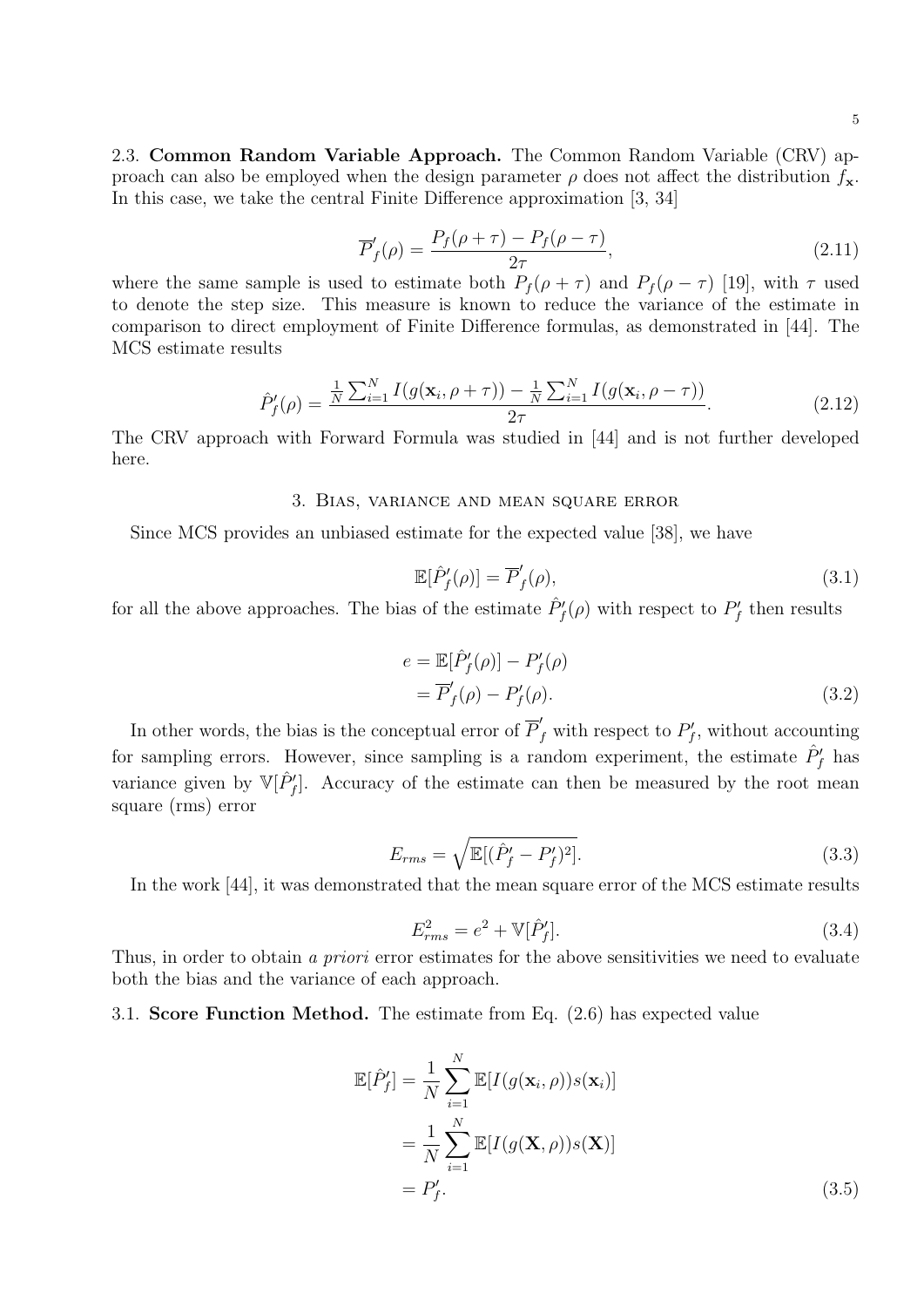We thus have  $e = 0$  for the Score Function Method. In other words, the Score Function Method is unbiased, since it is obtained by direct differentiation of  $P_f$ . The variance of Eq. (2.6), on the other hand, results

$$
\mathbb{V}[\hat{P}'_f] = V\left[\frac{1}{N}\sum_{i=1}^N I(g(\mathbf{x}_i, \rho))s(\mathbf{x}_i)\right]
$$
  
\n
$$
= \frac{1}{N}V[I(g(\mathbf{X}, \rho))s(\mathbf{X})]
$$
  
\n
$$
= \frac{1}{N}\left(\mathbb{E}[I(g(\mathbf{X}, \rho))^2s(\mathbf{X})^2] - (\mathbb{E}[I(g(\mathbf{x}, \rho))s(\mathbf{X})])^2\right)
$$
  
\n
$$
= \frac{1}{N}\left(\mathbb{E}[I(g(\mathbf{X}, \rho))s(\mathbf{X})^2] - (P'_f)^2\right), \tag{3.6}
$$

where we used the fact that  $I(g(\mathbf{X}, \rho))^2 = I(g(\mathbf{X}, \rho)).$ 

The mean square error of the Score Function Method then results

$$
E_{rms}^2 = \frac{1}{N} \left( \mathbb{E}[I(g(\mathbf{X}, \rho))s(\mathbf{X})^2] - (P'_f)^2 \right).
$$
 (3.7)

Note that the above error estimate is easy to employ in practice, because it requires an estimate for  $P'_f$  (that is evaluated during the procedure) and an estimate for  $\mathbb{E}[I(g(\mathbf{X}, \rho))s(\mathbf{X})^2]$ . However, the quantity  $\mathbb{E}[I(g(\mathbf{X}, \rho))s(\mathbf{X})^2]$  can be estimated with the same information employed to estimate  $P'_f$ , and thus it does not require additional computational effort.

A general error estimate for the Score Function Method was previously presented in [38, 39]. This more general result holds for expectations in general (i.e. not necessarily probability of failures), derivatives of arbitrary order and consider employment of Importance Sampling. Note that MCS can be viewed as a particular case of Importance Sampling, where the sampling distribution is taken as the distribution of the random variables. For this reason, Eq. (3.7) is actually a specific purpose version of the more general result presented in [38, 39].

From Cauchy-Schwarz inequality we have

$$
|\mathbb{E}[I(g(\mathbf{X},\rho))s(\mathbf{X})^2]| \le \sqrt{\mathbb{E}[I(g(\mathbf{X},\rho))^2]\mathbb{E}[s(\mathbf{X})^4]}.
$$
\n(3.8)

Since  $I$  and  $s^2$  are non-negative, we can write

$$
\mathbb{E}[I(g(\mathbf{X}, \rho))s(\mathbf{X})^2] \le \sqrt{\mathbb{E}[I(g(\mathbf{X}, \rho))]\mathbb{E}[s(\mathbf{X})^4]}\le \sqrt{P_f \mathbb{E}[s(\mathbf{X})^4]}.
$$
\n(3.9)

From Cauchy-Schwarz inequality we can also write

$$
|P'_{f}| = |\mathbb{E}[I(g(\mathbf{X}, \rho))s(\mathbf{X})]|
$$
  
\n
$$
= |\mathbb{E}[I(g(\mathbf{X}, \rho))I(g(\mathbf{X}, \rho))s(\mathbf{X})]|
$$
  
\n
$$
\leq \sqrt{\mathbb{E}[I(g(\mathbf{X}, \rho))]\mathbb{E}[I(g(\mathbf{X}, \rho))s(\mathbf{X})^{2}]}
$$
  
\n
$$
\leq \sqrt{P_{f}\mathbb{E}[I(g(\mathbf{X}, \rho))s(\mathbf{X})^{2}]},
$$
\n(3.10)

that gives

$$
\frac{P_f^{\prime 2}}{P_f} \le \mathbb{E}[I(g(\mathbf{X}, \rho))s(\mathbf{X})^2].\tag{3.11}
$$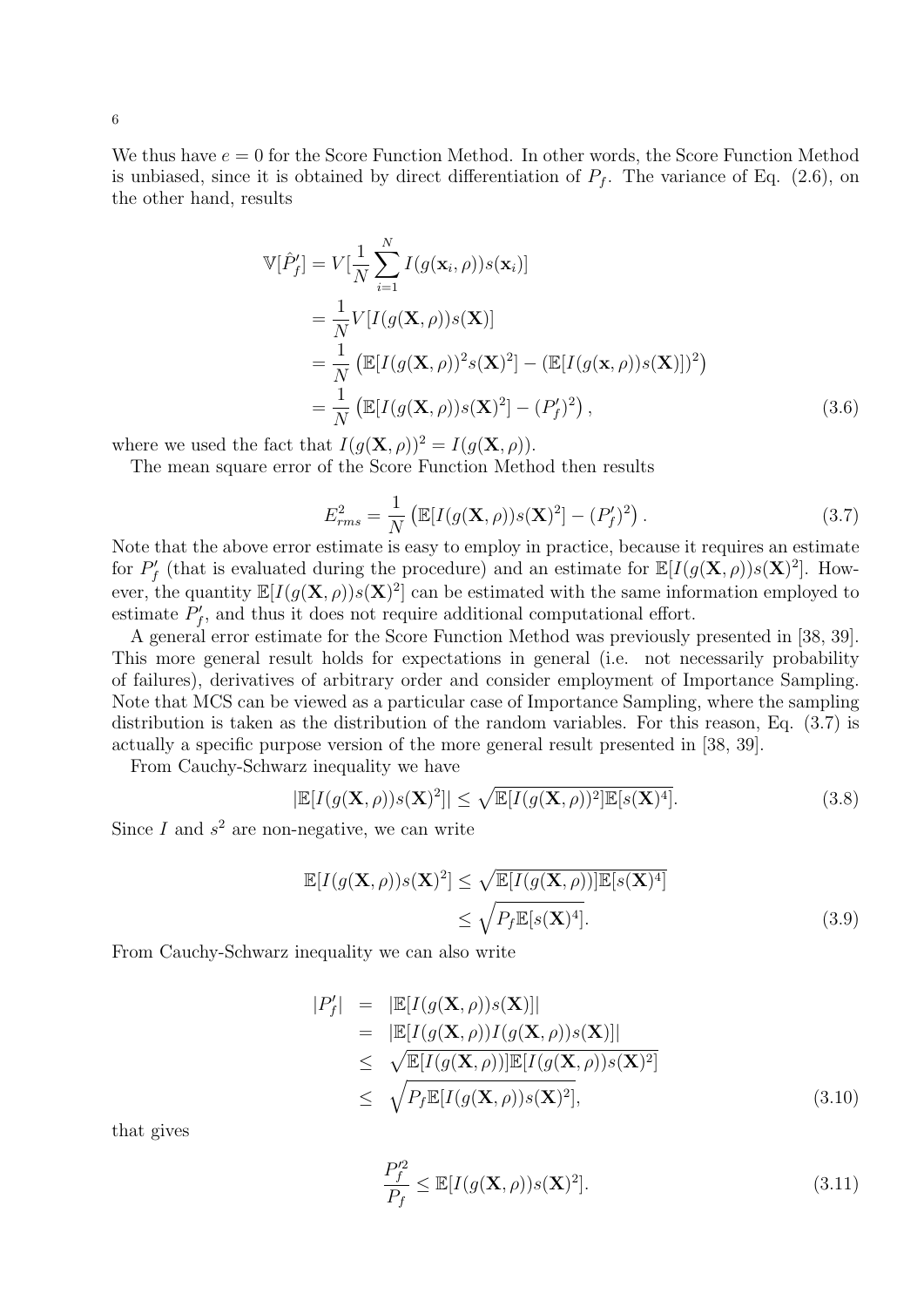From the above results we can write the lower and upper bounds as follows

$$
\frac{1}{N} \left( \frac{1}{P_f} - 1 \right) (P'_f)^2 \le E_{rms}^2 \le \frac{1}{N} \left( \sqrt{P_f} \sqrt{\mathbb{E}[s(\mathbf{X})^4]} - (P'_f)^2 \right). \tag{3.12}
$$

It is interesting to observe that the lower bound only requires the values of  $P_f$  and  $P'_f$  and should be easier to employ in practice. Besides, even though Eq. (3.7) is a particular case of the estimates presented in [38, 39], the bounds from Eq. (3.12) are novel results.

The quantity  $\mathbb{E}[s(\mathbf{X})^4]$  can be evaluated for cases of interest. For the Normal distribution with expected value  $\mu$  and standard deviation  $\sigma$  we have, for example,

$$
\mathbb{E}[s(\mathbf{X})^4] = \frac{3}{\sigma^4},\tag{3.13}
$$

when the design parameter  $\rho$  is the expected value  $\mu$ . In this case, we have the bounds

$$
\frac{1}{N} \left( \frac{1}{P_f} - 1 \right) (P'_f)^2 \le E_{rms}^2 \le \frac{1}{N} \left( \frac{\sqrt{3P_f}}{\sigma^2} - (P'_f)^2 \right). \tag{3.14}
$$

Derivation of specific upper bounds for other distributions involve analytical evaluation of  $\mathbb{E}[s(\mathbf{X})^4]$ . This subject will not be further pursued in this work.

From these results, it is important to observe that the Score Function Method with MCS has rms error proportional to  $1/\sqrt{N}$  (see Eq. (3.7)). Thus, we have sub-linear convergence rate of order  $1/2$ . This is the same convergence rate we have for evaluation of  $P_f$  with MCS [44, 29] and the same convergence rate for MCS in general [19, 36].

3.2. Weak Approach. In this section, we obtain error estimates for the Weak approach in the one-dimensional case  $(d = 1)$ . The main idea is to first demonstrate that the Weak approach is equivalent to the CRV with Central Formula for  $h \to 0$ . This allows employment of the bias of the Central Formula for the Weak approach, once such an equivalence rule is obtained. The resulting error estimates were found to be accurate for the general case of multidimensional random variables  $(d > 1)$ .

From A, we know that the rectangular pulse  $\phi_h$  can be written as

$$
\phi_h(t) = -\frac{1}{h}(I(t+h/2) - I(t-h/2)).
$$
\n(3.15)

In one-dimension, the sensitivity of Eq.  $(2.9)$  can then be written as

$$
\overline{P}'_f(\rho) = \int_{-\infty}^{+\infty} \frac{1}{h} (I(g(x,\rho) + h/2) - I(g(x,\rho) - h/2)) g'(x,\rho) f_X(x) dx.
$$
 (3.16)

We now wish to replace  $g(x, \rho) \pm h/2$  by  $g(x, \rho \pm \tau)$  in the above expression. In order to obtain the appropriate value for  $\tau$ , consider then the first order truncated expansion

$$
g(x, \rho + \tau) = g(x, \rho) + \tau g'(x, \rho).
$$
\n(3.17)

From the condition

$$
g(x, \rho) + h/2 = g(x, \rho + \tau),
$$
\n(3.18)

we get

$$
\tau(x) = \frac{h}{2g'(x,\rho)}.\tag{3.19}
$$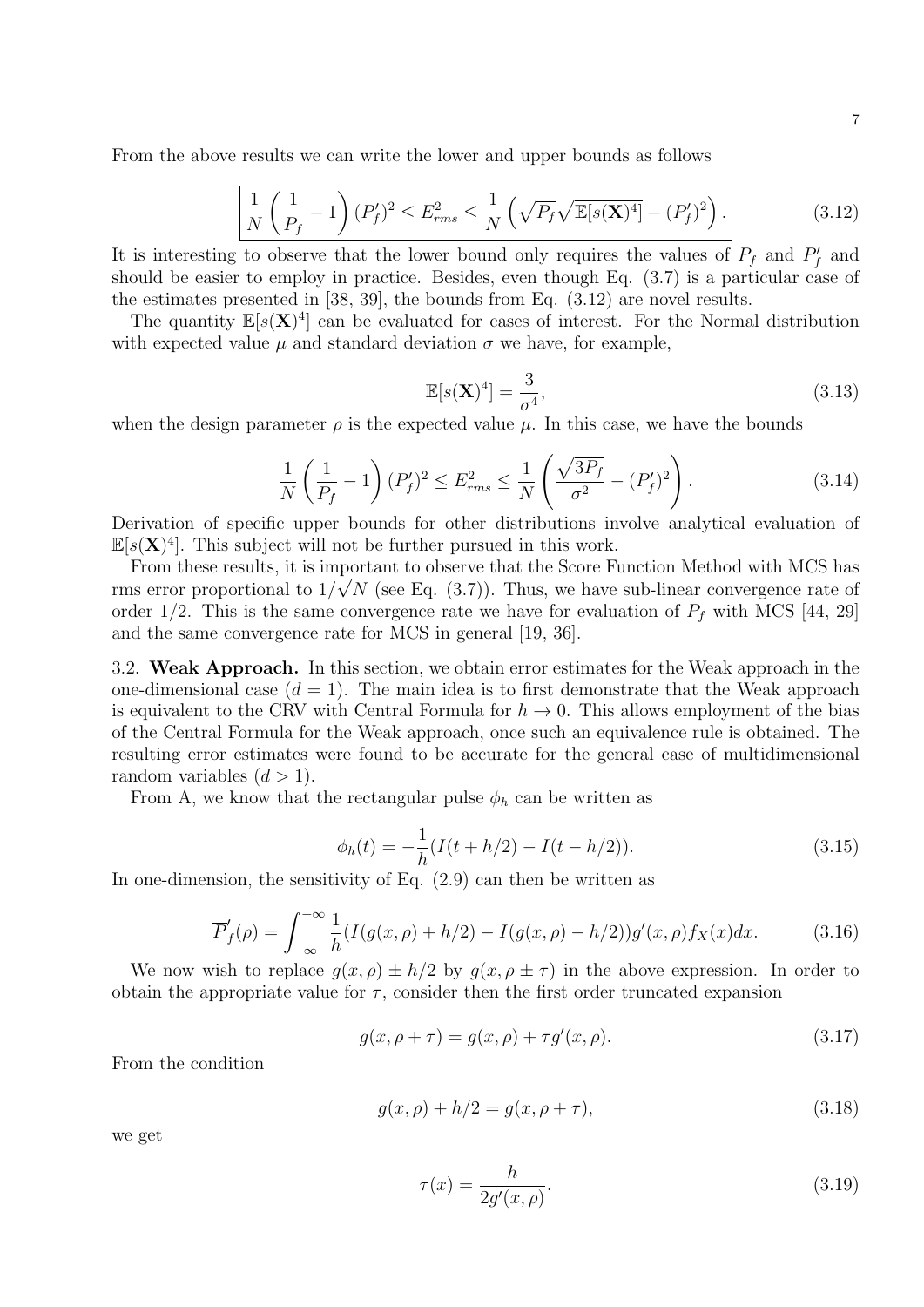Consequently, Eq. (3.16) can be rewritten as

$$
\overline{P}'_f(\rho) = -\int_{-\infty}^{+\infty} \frac{1}{h} (I(g(x,\rho + \tau(x))) - I(g(x,\rho - \tau(x))))g'(x,\rho) f_X(x) dx, \tag{3.20}
$$

with  $\tau(x)$  as given above. Substitution of h from Eq. (3.19) in the above expression gives

$$
\overline{P}'_f(\rho) = -\int_{-\infty}^{+\infty} \frac{1}{2\tau(x)} \left( I(g(x, \rho + \tau(x))) - I(g(x, \rho - \tau(x))) \right) f_X(x) dx. \tag{3.21}
$$

Let us assume that  $x^*$ , satisfying  $g(x^*, \rho) = 0$ , is unique. Then, for  $h \to 0$ , the support of  $I(g(x, \rho + \tau(x))) - I(g(x, \rho - \tau(x)))$  converges to x<sup>\*</sup>. By denoting

$$
\tau = \tau(x^*),\tag{3.22}
$$

we have, for  $h \to 0$ , that

$$
\overline{P}'_f(\rho) = \frac{1}{2\tau} \left[ \int_{-\infty}^{+\infty} I(g(x,\rho+\tau)) f_X(x) dx - \int_{-\infty}^{+\infty} I(g(x,\rho-\tau)) f_X(x) dx \right]
$$
\n
$$
= \frac{P_f(\rho+\tau) - P_f(\rho-\tau)}{2\tau},
$$
\n(3.23)

which is clearly a Central Formula for the sensitivity with step size  $\tau$ . This proves that, in the one-dimensional case, the Weak approach is equivalent to a Central Formula scheme for  $h \to 0$ when  $x^*$  is unique. This occurs for h that satisfies Eq. (3.19) at  $x^*$ , i.e. for

$$
h = 2\tau g'(x^*, \rho),
$$
\n(3.24)

where  $\tau$  is the step size of the central formula.

The bias of the Central Formula with step size  $\tau$  is known to be given by [3, 34]

$$
e = -\frac{\tau^2}{6} P_f'''(\xi), \ \xi \in [\rho - \tau, \rho + \tau]. \tag{3.25}
$$

By substitution of Eq. (3.24) into the above expression, we conclude that the bias of the Weak Approach can be estimated as

$$
e = -\frac{h^2}{24} \frac{P_f'''(\xi)}{(g'(x^*, \xi))^2}, \ \xi \in [\rho - \tau, \rho + \tau]. \tag{3.26}
$$

The variance of the Weak approach is known to be given by [44]

$$
\mathbb{V}[\hat{P}'_f] = \frac{g'(x^*, \rho)P'_f(\rho)}{Nh}.\tag{3.27}
$$

After taking  $\xi = \rho$ , the mean square error estimate becomes

$$
E_{rms}^2 = \frac{h^4}{576} \frac{(P_f'''(\rho))^2}{(g'(x^*, \rho))^4} + \frac{1}{Nh} g'(x^*, \rho) P_f'(\rho).
$$
 (3.28)

Note that this result is different from the one previously obtained in [44]. First, the procedure employed here (i.e. equivalence to a central formula) is very different from the one employed in [44]. Besides, the result now involves only derivatives of  $P_f$  and q, while the result presented in [44] also involves second order derivatives of the quantity  $\psi(x^*, \rho) = g'(x^*, \rho) f_x(x^*)$  in place of  $P_{f}'''(\rho)$ . Since  $P_{f}'''$  is a global quantity in comparison to the point-wise quantity evaluated at  $x^*$ given by  $g'(x^*, \rho) f_x(x^*)$ , the result obtained here incorporates information of the problem in a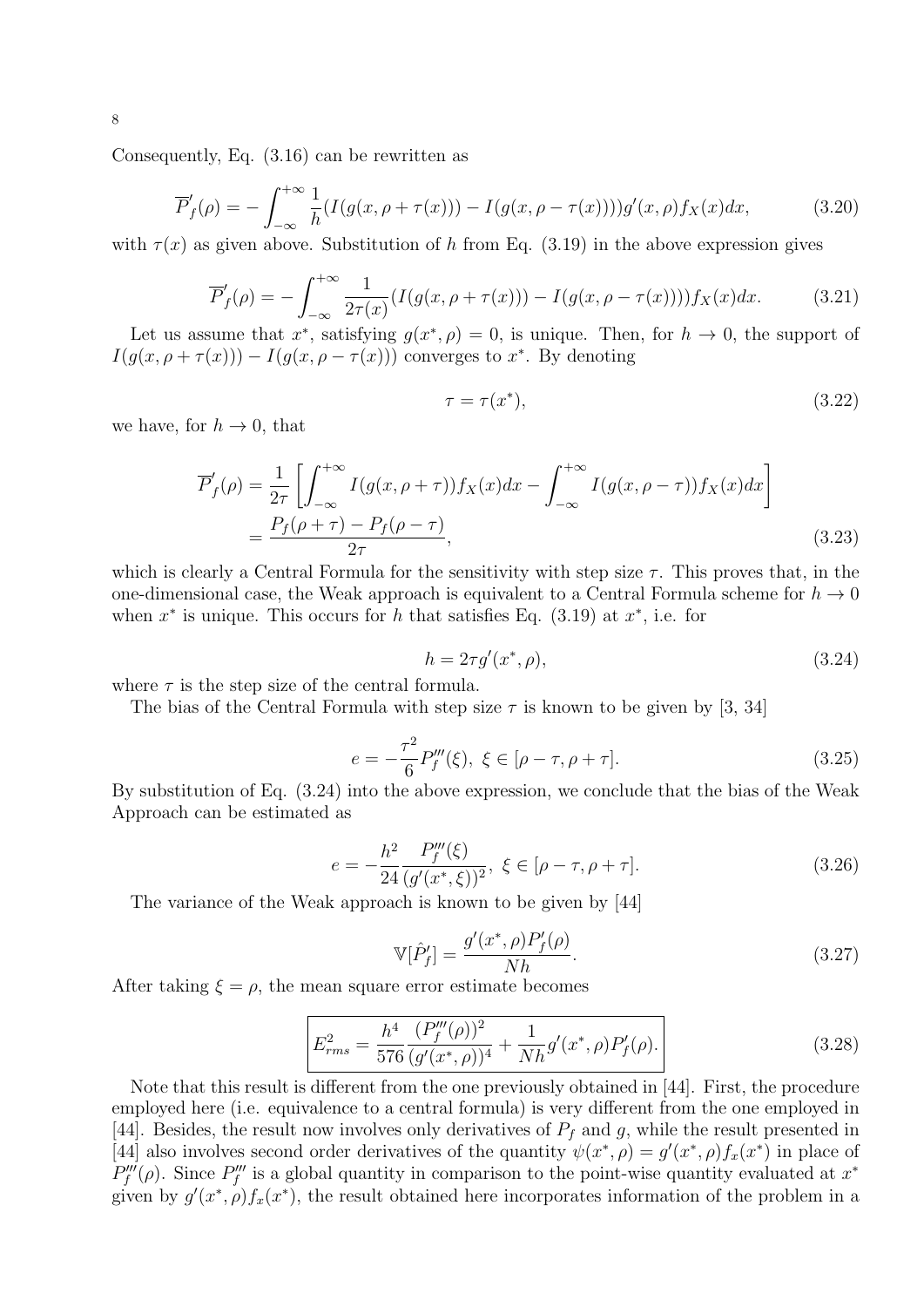broader sense. This seems to be the reason why the estimate becomes more representative in a wider range of situations.

Even though this result was obtained in the one-dimensional case considering  $x^*$  unique, in the examples we demonstrate that it is representative for more general situations. For this reason, the above bias estimate can be viewed as an improvement over the estimate previously presented in [44].

In B we demonstrate that, in the multidimensional case, the bias can be written as

$$
e = \frac{h^2}{24} \int_{\Gamma} \frac{\Delta \Psi(\mathbf{x})}{\|\nabla g(\mathbf{x}, \rho)\|^3} d\Gamma + o(h^2),\tag{3.29}
$$

where  $\mathbf{x} \in \mathbb{R}^d$  and  $\Psi(\mathbf{x}) = g'(\mathbf{x}, \rho) f_{\mathbf{X}}(\mathbf{x})$ , with  $\Delta \Psi(\mathbf{x})$  used to denote its Laplacian with respect to x. Finally, Γ is the hypersurface defined by  $q(x, \rho) = 0$ . This result confirms that the bias is indeed of second order with respect to  $h$ . However, the above estimate is not efficient for computational purposes in this form, since it would require numerical integration over Γ.

3.3. Common Random Variable (CRV) Approach. In the work [44], the following estimate for the mean square error of the CRV approach with Central Formula was obtained

$$
E_{rms}^2 = \tau^4 \frac{(P_f(\rho)''')^2}{36} + \frac{1}{N\tau} \frac{P_f'(\rho)}{2}.
$$
\n(3.30)

This error estimate was found to be accurate and for this reason we do not purse other estimates for the CRV approach in this work.

3.4. **Optimal values for** h and  $\tau$ . For a given sample size N, the optimal value of h for the Weak Approach can be estimated from the optimality condition

$$
\frac{dE_{rms}^2}{dh} = 0.\tag{3.31}
$$

This gives

$$
h^5 = \frac{1}{N} \frac{144(g'(x^*, \rho))^5 P_f'(\rho)}{(P_f'''(\rho))^2}.
$$
\n(3.32)

For this optimal value of  $h$ , the rms error results

$$
E_{rms} = 0.6801720118 \left( \frac{P_f'(\rho) \sqrt{P_f'''(\rho)}}{N} \right)^{2/5}, \qquad (3.33)
$$

as can be verified by the reader<sup>1</sup>. This rms error is called here the "optimal error", in the sense that it is the theoretical error from optimal choice of parameter h.

Following the same procedure for the CRV with Central Formula we get

$$
\tau^5 = \frac{1}{N} \frac{9P_f'(\rho)}{2(P_f'''(\rho))^2} \tag{3.34}
$$

and

<sup>&</sup>lt;sup>1</sup>Note that the quantity 0.6801720118 actually corresponds to rounding of  $12^{4/5} \sqrt{\ }$  $5/24.$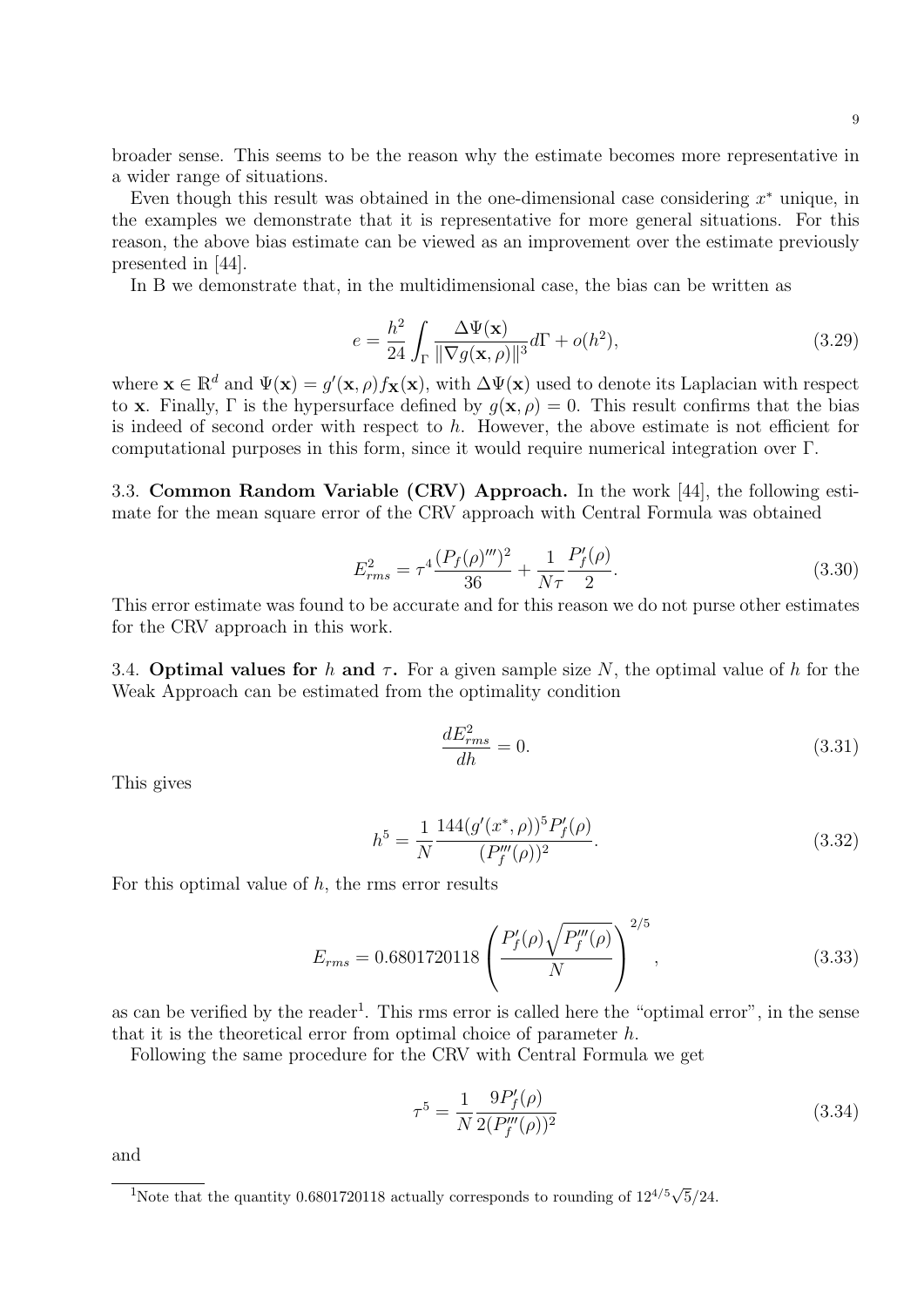$$
E_{rms} = 0.6801720118 \left( \frac{P_f'(\rho) \sqrt{P_f'''(\rho)}}{N} \right)^{2/5}.
$$
 (3.35)

The careful reader will observe that the optimal rms error of the Weak and CRV approaches are the same. This means that both approaches will be equivalent from the convergence point of view for  $N \to \infty$ , as long as the optimal values for h and  $\tau$  are adopted. Of course this is only a theoretical asymptoptic result, that may not hold for arbitrary values employed in practice. However, the results indicate that both approaches should have similar accuracy in practice.

Also note that for optimal h and  $\tau$ , the rms error is now proportional to  $1/N^{2/5}$ . This indicates that both the Weak and the CRV approaches with MCS have sub-linear convergence rates of order  $2/5$ . This convergence rate is slower than the convergence rate  $1/2$  of MCS for estimating  $P_f$ . Besides, it is also slower than the convergence rate of the Score Function Method with MCS. This proves that it is harder to evaluate the sensitivity with respect to design parameters that affect the limit state function than with respect to design parameters that only affect the distribution.

#### 4. Numerical Examples

We now present some numerical examples in order to validate the *a priori* error estimates presented previously. In Section 4.1, we employ the Score Function Method to solve two examples where the design parameter only affects the distribution. In Section 4.2, we address two examples where the design parameter only affects the limit state function, that are solved with the Weak Approach and the CRV Approach with Central Formula. The rms error of the sensitivity was estimated as

$$
\hat{E}_{rms} = \sqrt{\frac{1}{N_{MCS}} \sum_{i=1}^{N_{MCS}} (\hat{P}'_{fi} - P'_f)^2},
$$
\n(4.1)

where  $\hat{P}_{fi}$  are sensitivity estimates,  $P'_{f}$  is the reference sensitivity and  $N_{MCS}$  is the number of times MCS was run in order to evaluate the rms error. In this work, we take  $N_{MCS} = 100$  in all examples, since it was observed that the results do not vary significantly if  $N_{MCS}$  is further increased.

4.1. Score Function Method. We first present two examples regarding sensitivity analysis when the design parameter only affects the distribution of the random variables, solved with the Score Function Method using MCS estimates. The results were obtained with samples of sizes  $N = 10^3$ ,  $10^4$ ,  $10^5$  and  $10^6$ .

4.1.1. Roof truss. The first example is the roof truss previously studied in [31, 42], among others. The limit state function is given by

$$
g = 0.03 - \frac{ql^2}{2} \left( \frac{3.81}{A_c E_c} + \frac{1.13}{A_s E_s} \right),\tag{4.2}
$$

where q is the distributed load, l is the roof span,  $A_c$ ,  $E_c$  and  $A_s$ ,  $E_s$  are the cross section area and elastic modulus of the concrete and steel beams, respectively. The random variables are as described in Table 2, where CV stands for coefficient of variation  $^2$ .

 ${}^{2}\text{In Examples 4.1.1 and 4.2.1, some physical quantities which must be positive are modeled as Normal random.}$ variables. This is not recommended in practice, since negative values of these physical quantities may lead to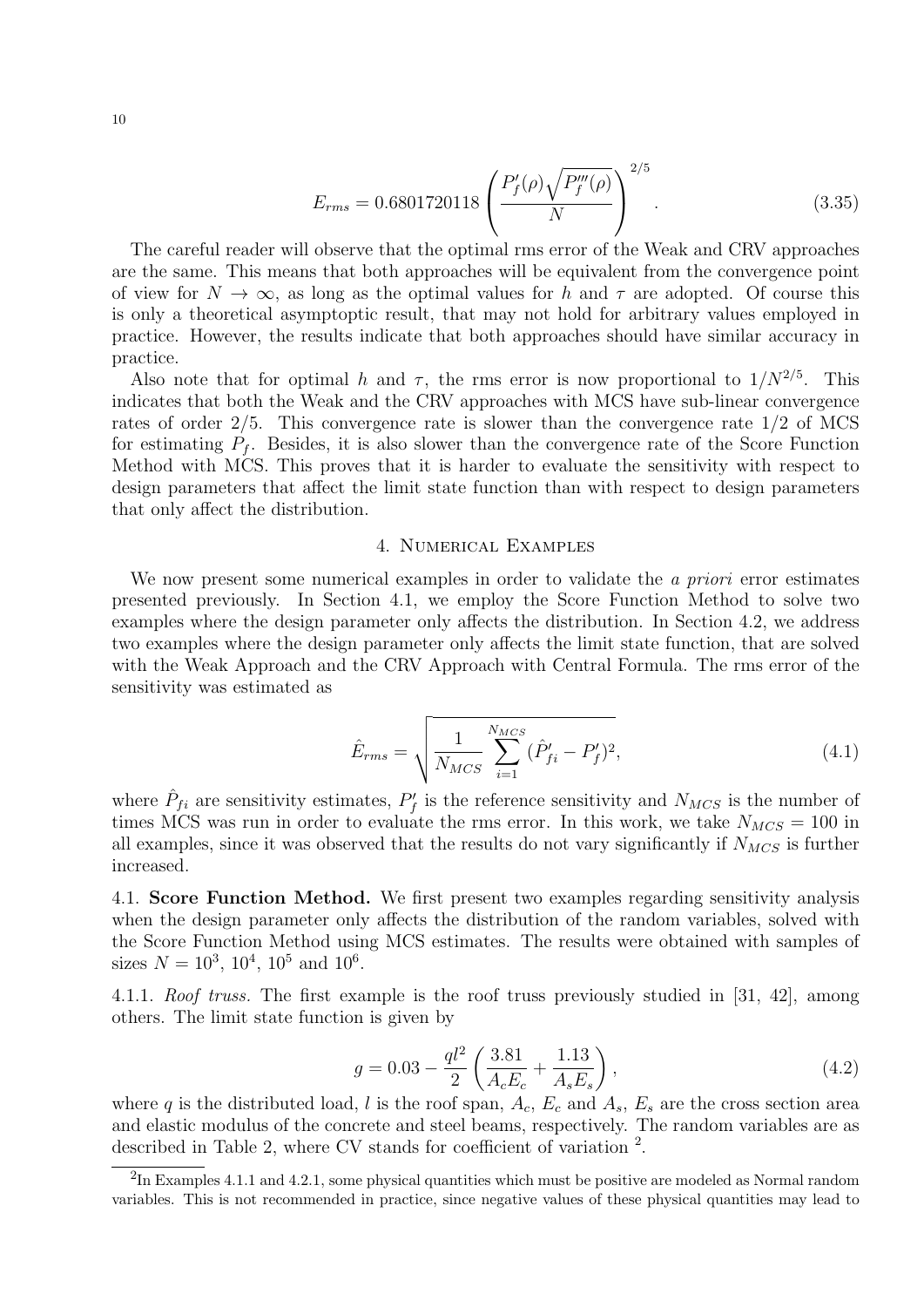| Parameter                 | Distribution | Expected Value        | CV    |
|---------------------------|--------------|-----------------------|-------|
| q(N/m)                    | Normal       | 20,000                | 7%    |
| l(m)                      | Normal       | 12                    | $1\%$ |
| $A_s$ (m <sup>2</sup> )   | Normal       | $9.82 \times 10^{-4}$ | $6\%$ |
| $A_c$ (m <sup>2</sup> )   | Normal       | 0.04                  | 12%   |
| $E_s$ (N/m <sup>2</sup> ) | Normal       | $1 \times 10^{11}$    | $6\%$ |
| $E_c$ (N/m <sup>2</sup> ) | Normal       | $2 \times 10^{10}$    | $6\%$ |

Table 2. Random variables of Example 4.1.1

Here we only present results of the sensitivity with respect to the expected value of  $A<sub>s</sub>$  (i.e.  $\rho = \mathbb{E}[A_s]$ , since sensitivities with respect to other random variables gave similar results. The reference values for the probability of failure and its sensitivity were taken as  $P_f = 0.009373$ and  $P'_f = -186.262$ , that are the exact values presented in [42].

The rms errors are presented in Figure 1. The rms error estimated from Eq. (4.1) associated with the numerical experiment is presented as the red dotted line. The *a priori* estimate from Eq. (3.7) is presented as the solid blue line. The bounds from Eq. (3.14) are presented as black dashed lines. From these results we observe that the estimate from Eq. (3.7) agrees very well with the rms error evaluated from numerical solutions. The bounds from Eq.  $(3.14)$  also hold, as expected.



FIGURE 1.  $E_{rms}$  for Example 4.1.1

Note that the bounds are not centered. In fact, the lower bound is closer to the numerical results and the estimate. The lower bound is also easier to employ than the upper bound, since it does not require an estimate to  $\mathbb{E}[s(\mathbf{X})^4]$  (see Eq. (3.12)).

spurious results. However, in this work we kept the Normal distributions originally employed in these examples in order to allow comparison to previous works. We also emphasize that the distribution was not truncated during sampling.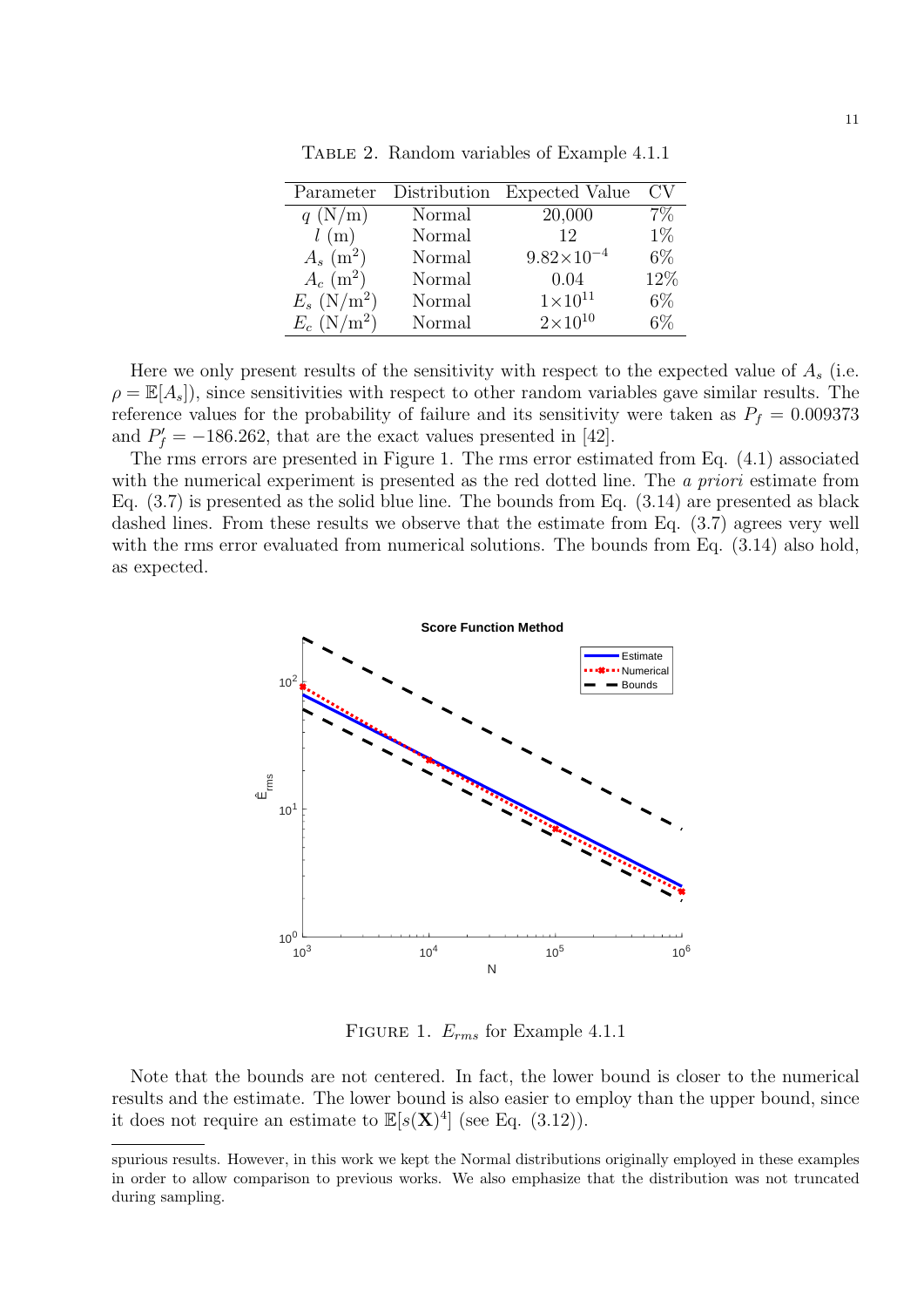4.1.2. Elastoplastic frame. The second example is the elastoplastic frame studied in [31, 27, 53],

among others. The limit state function is given by

$$
g = \min\{g_1, g_2, g_3, g_4\} \tag{4.3}
$$

with

$$
g_1 = 2M_1 + 2M_3 - 4.5S,
$$
  
\n
$$
g_2 = 2M_1 + M_2 + M_3 - 4.5S,
$$
  
\n
$$
g_3 = M_1 + M_2 + 2M_3 - 4.5S,
$$
  
\n
$$
g_4 = M_1 + 2M_2 + M_3 - 4.5S,
$$
\n(4.4)

where  $M_i$  are plastic moments and S is the load magnitude. The random variables are as described in Table 3.

Table 3. Random variables of Example 4.1.2

|            |           | Parameter Distribution Expected Value | CV   |
|------------|-----------|---------------------------------------|------|
| $M_i$ (tm) | Lognormal | <b>200</b>                            | 15\% |
| $S$ (tm)   | Lognormal | 50                                    | 40\% |

Here we only present results of the sensitivity with respect to the expected value of  $M_1$  (i.e.  $\rho = \mathbb{E}[M_1]$ , since sensitivities with respect to other random variables gave similar results. The reference values for the probability of failure and its sensitivity were taken as  $P_f = 5.29 \times 10^{-4}$ and  $P'_f = -8.85 \times 10^{-6}$ . These results were obtained using the Score Function Method and MCS with a sample of size  $10^8$  and agree with the results obtained in [31, 27]. The rms errors are presented in Figure 2. The bounds from Eq. (3.12) are presented as black dashed lines.



FIGURE 2.  $E_{rms}$  for Example 4.1.2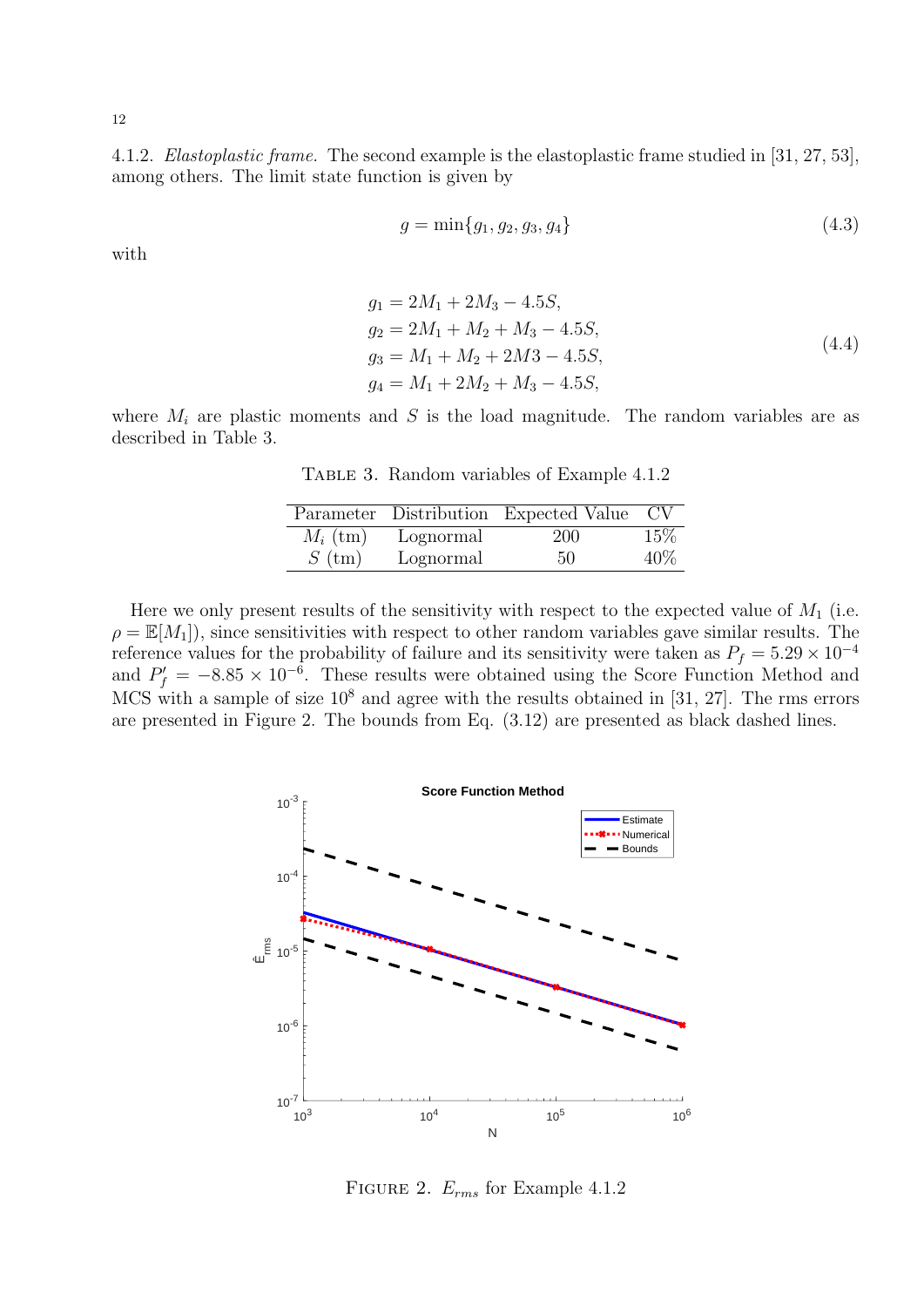4.2. Weak Approach and Central Formula. We now present two examples regarding sensitivity analysis when the design parameter only affects the limit state function. These examples are solved with the Weak approach and the CRV approach with Central Formula using MCS estimates. For each sample size, the sensitivity was obtained 20 times and the mean square error with respect to a reference result was evaluated, using Eq.  $(4.1)$ . The point  $\mathbf{x}^*$  was taken as the most probable point of failure (MPP) obtained with the Hasofer-Lind-Rackwitz-Fiessler (HLRF) first order algorithm [28, 9, 29].

4.2.1. *Cantilever beam.* In this example, we consider the cantilever beam previously studied in [31, 49], among others. The limit state functions are given by

$$
g_1 = y - \left(\frac{600}{wt^2}Y + \frac{600}{w^2t}X\right)
$$
\n(4.5)

$$
g_2 = D_0 - \frac{4L^3}{Ewt} \sqrt{\left(\frac{Y}{t^2}\right)^2 + \left(\frac{X}{w^2}\right)^2} \tag{4.6}
$$

where y and E are the material yield stress and elastic modulus, t and w are the beam height and width, X and Y are applied loads in the direction of t and  $w$ , L is the beam length and  $D_0$  is allowable tip displacement. The random variables are as described in Table 4.

Table 4. Random variables of Example 4.2.1

|           |        | Parameter Distribution Expected Value | CV.   |
|-----------|--------|---------------------------------------|-------|
| $X$ (lb)  | Normal | 500                                   | 20%   |
| $Y$ (lb)  | Normal | 1,000                                 | 10%   |
| $y$ (psi) | Normal | 40,000                                | 5%    |
| $E$ (psi) | Normal | $29 \times 10^6$                      | $5\%$ |

The results were obtained for  $w = 2.4$ in,  $t = 3.9$ in,  $D_0 = 2.5$ in and  $L = 100$ in. Here we only present results of the sensitivity with respect to t (i.e.  $\rho = t$ ), since sensitivities with respect to other random variables gave similar results. The reference values for the probability of failure and its sensitivities were taken as  $P_f = 0.00303, P'_f = -0.0353$  for  $g_1$  and  $P_f = 0.00025, P'_f = -0.00295$  for  $g_2$ , that are the values from [49]. For  $g_1$  and  $g_2$  the MPP is given by  $x^* = \{0.069707922285513, 0.112127951655093, 3.704854131638248, 0.0\} \times 10^4$  and  $x^* = \{0.000080221466839, 0.000105711272514, 0.0, 2.660714722098192\} \times 10^7$ , respectively. The third order derivatives required by the error estimates were taken as  $P_{f}^{\prime\prime\prime} = -4.17$  and  $P_{f}^{\prime\prime\prime} = -0.37$  for  $g_1$  and  $g_2$ , respectively. These results were evaluated with the CRV Approach using a third order central formula with  $\tau = 0.01 \times \rho$  and  $N = 10^6$ . Note that a poor estimate for  $P_{f}^{\prime\prime\prime}$  may affect the accuracy of the error estimates. The values of  $P_{f}^{\prime\prime\prime}$  presented here were obtained after several computational tests. Practical implications resulting from inexact estimate of  $P_f'''$  is outside the scope of this work.

We first take the sample size  $N = 10^6$ . For the Central Formula we take  $\tau = 3.9 \times 0.2/2^i$ ,  $i = 0, 1, 2, ..., 15$ . For the Weak Approach, we take  $h = 2\tau g'(x^*, \rho)$  in order to satisfy Eq. (3.24). The rms errors obtained and the a priori estimate from Eq. (3.28) with respect to  $\tau$  are presented in Figure 3. We observe that, for both  $g_1$  and  $g_2$ , the error estimate agrees very well with the results. This is the main achievement of this work, since the error estimate obtained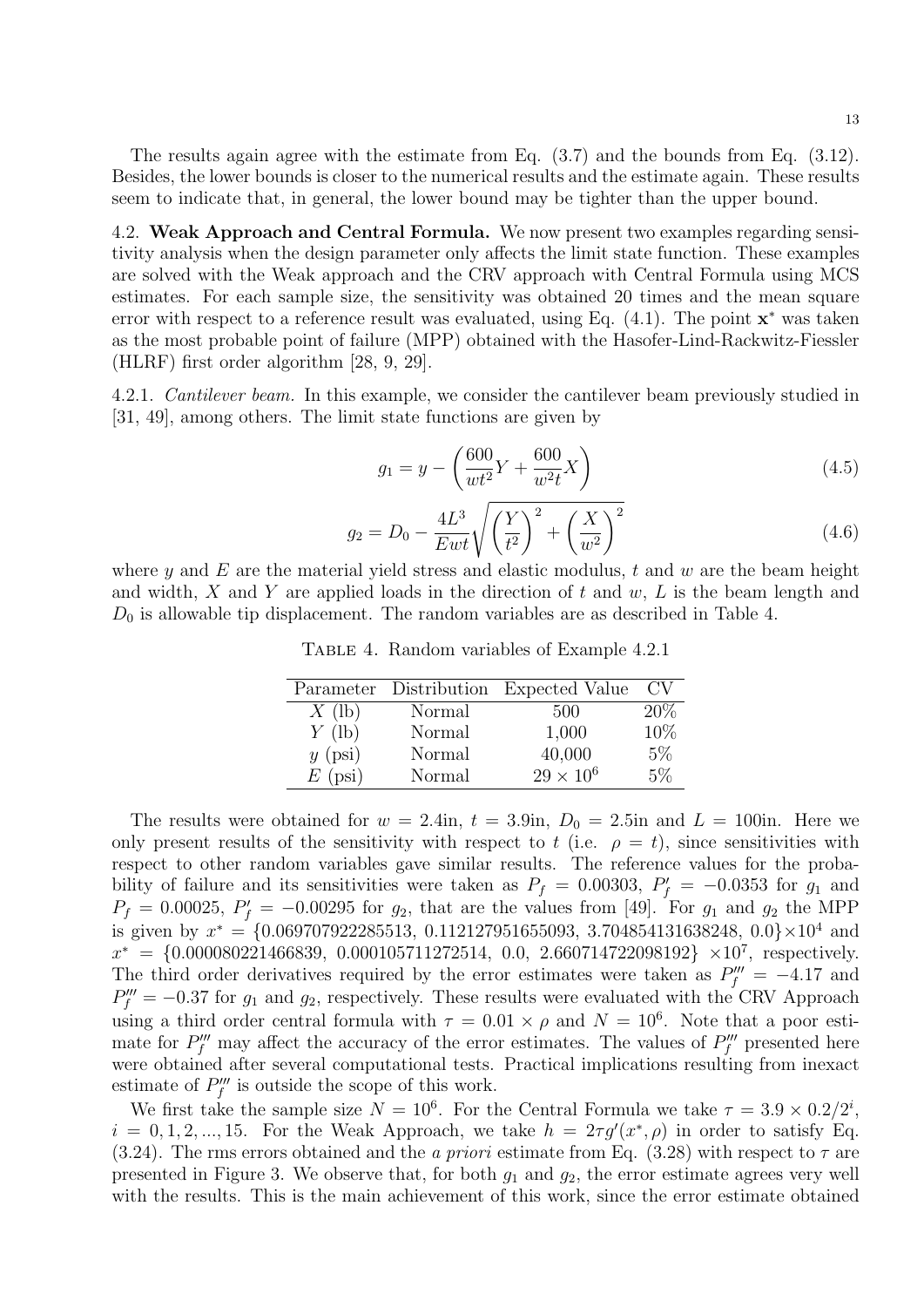in the work [44] was not accurate for this example. Also note that the Weak Approach and the Central Formula are equivalent for h and  $\tau$  that satisfy Eq. (3.24) in this example.



FIGURE 3.  $E_{rms}$  for varying  $\tau$  in Example 4.2.1 ( $g_1$  (a) and  $g_2$  (b))

We now take samples of sizes  $N = 10^3$ ,  $10^4$ ,  $10^5$  and  $10^6$ . The optimal parameters h and  $\tau$ were evaluated with Eqs. (3.32) and (3.34). The optimal rms errors and the estimate from Eq.  $(3.33)$  with respect to N are presented in Figure 4. We observe that the results agree with the a priori estimate.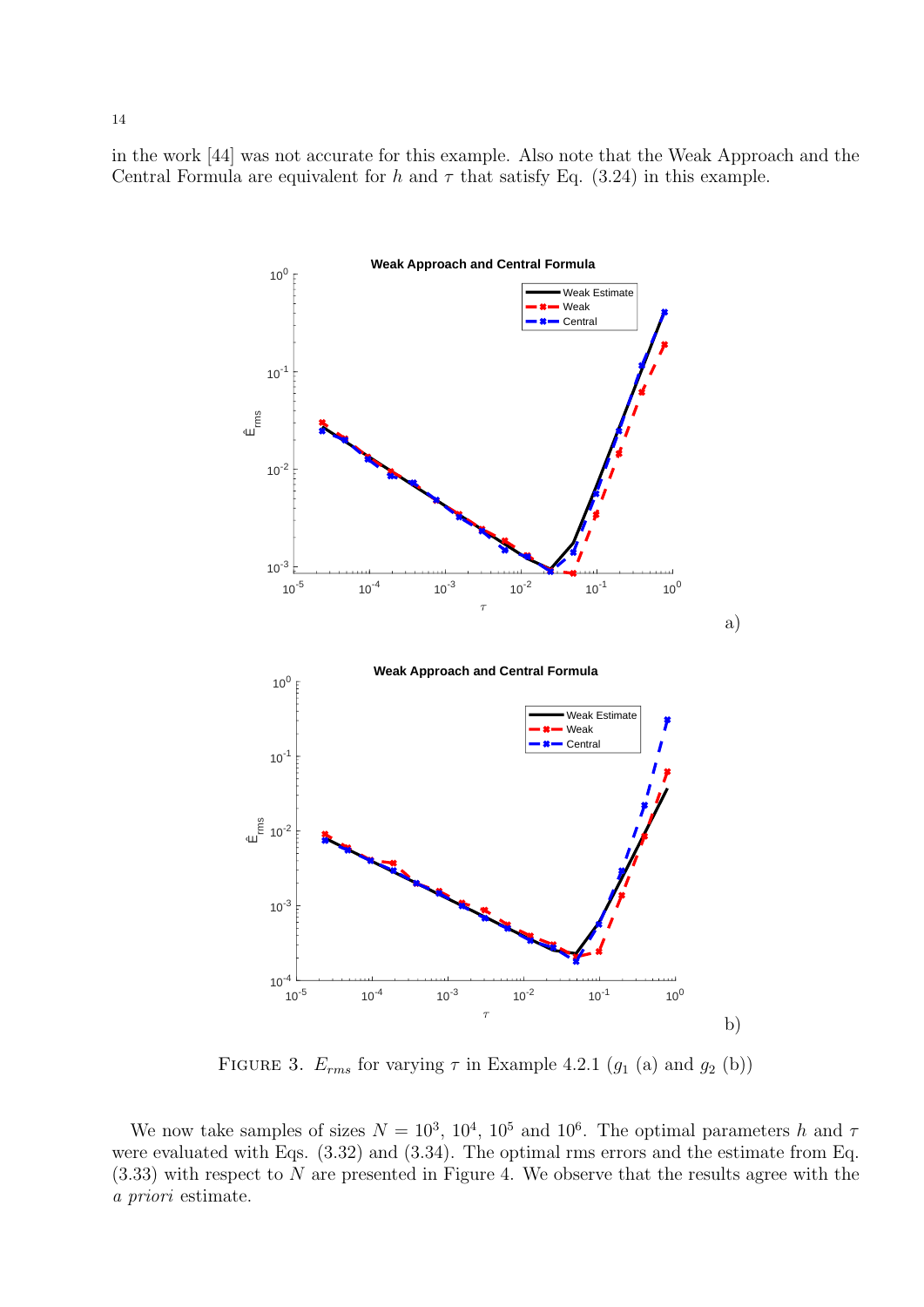

FIGURE 4.  $E_{rms}$  for varying N in Example 4.2.1 ( $g_1$  (a) and  $g_2$  (b))

4.2.2. Barrier problem. In this example, we consider the probability of a Gaussian stationary stochastic process  $X(t)$  surpassing a constant barrier  $\rho$ , that is also the design parameter. The stochastic processes has autocorrelation given by the exponential square law

$$
\rho(t_1, t_2) = \exp\left(-\frac{(t_2 - t_1)^2}{\lambda^2}\right),\tag{4.7}
$$

where  $\lambda$  is the correlation length. The properties of the stochastic process  $X(t)$  are summarized in Table 5.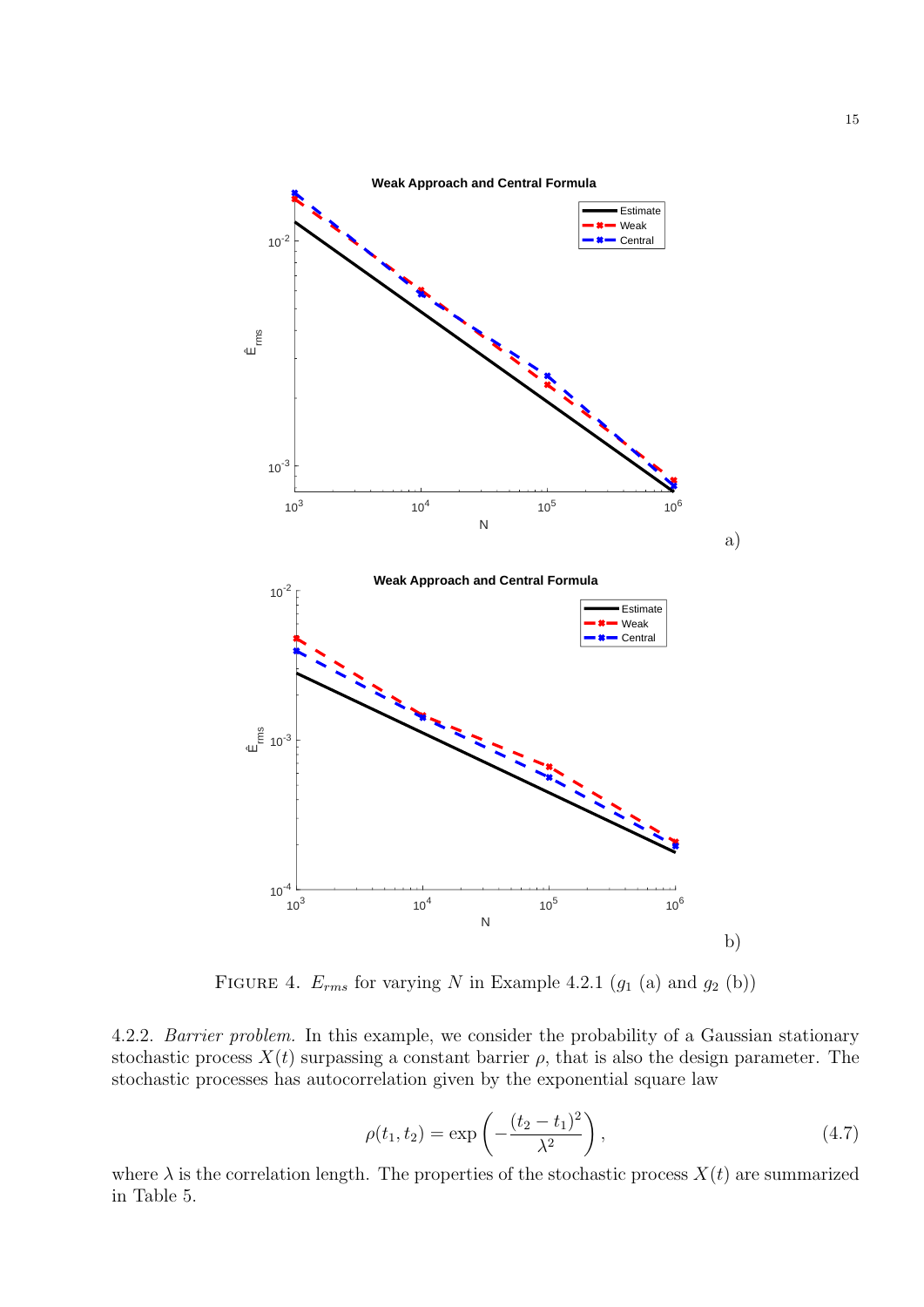| Process | 1 vpe                |            | Expected Value Standard Deviation | Autocorrelation              |
|---------|----------------------|------------|-----------------------------------|------------------------------|
| X(t)    | Gaussian, Stationary | $\mu = 10$ | $\sigma = 2.5$                    | Eq. (4.7) with $\lambda = 4$ |

The probability of failure is defined as

$$
P_f = \mathbb{P}\left[\exists a \in [0, T]|X(a) > \rho\right],\tag{4.8}
$$

where  $[0, T]$  is the time interval of analysis. This means that failure is assumed to occur if the barrier is surpassed by the process at some time instant.

This problem can be solved numerically by expansion of the stochastic process. Here we employ EOLE (Expansion Optimal Linear Estimation) [22]. We first assume that the time interval [0, T] is divided into  $k-1$  uniform time steps, defining the time instants  $t_1, t_2, ..., t_k$ . The stochastic process is then expanded as

$$
X(t) = \mu(t) + \sum_{i=1}^{r} \frac{\zeta_i}{\sqrt{\theta_i}} \Phi_i^T \Sigma,
$$
\n(4.9)

where  $\mu(t)$  is the expected value of the process,  $r < k$  is the number of terms maintained in the expansion,  $\zeta_i$  are independent standard Normal random variables,  $\Sigma$  is the autocovariance matrix among time instants,  $\Phi_i$  are the eigenvectors of  $\Sigma$  and  $\theta_i$  its eigenvalues. The limit state function is then defined as

$$
g = \max_{i=1,2,\dots,k} \{ \rho - X(t_i) \},\tag{4.10}
$$

which assumes that failure occurs if the processes surpasses the barrier  $\rho$  at some time instant.

In this example, we consider the time interval [0, 50], employ 200 uniform time steps and take the first  $r = 100$  terms in the EOLE expansion. The value of the barrier is defined as the design parameter  $\rho = 20$ . Note that the resulting computational problem has  $r = 100$  standard Normal random variables and the limit state function from Eq. (4.10) equivalent to that of a series system. Reference values were evaluated with the CRV Approach with Central Formula, using a sample of size  $N = 10^7$  and  $\tau = 0.2$ . The results are  $P_f = 0.000973$ ,  $P'_f = -0.0015815$ ,  $P''_f = 0.00214, P'''_f = -0.0032.$ 

We first take  $N = 10^5$  and  $\tau = 20 \times 0.2/2^i$ , with  $i = 0, 1, 2, ..., 15$ . For the Weak Approach, we take  $h = 2\tau g'(x^*, \rho)$  in order to satisfy Eq. (3.24). The rms errors obtained and the a priori estimate from Eq. (3.28) with respect to  $\tau$  are presented in Figure 5. We observe that the results agree with the a priori estimate.

We now take samples of sizes  $N = 10^3$ ,  $10^4$ ,  $10^5$  and  $10^6$ . The parameters h and  $\tau$  were evaluated with Eqs. (3.32) and (3.34). The rms errors and the estimate from Eq. (3.33) with respect to N are presented in Figure 6. Again, the results agree with the a priori estimate.

#### 5. Conclusions

In this work, a priori error estimates for the Score Function Method and the Weak Approach with Monte Carlo Simulation were derived, which are given respectively by Eqs. (3.12) and (3.28). The error estimate for the Weak Approach was obtained from an equivalence condition to the Finite Difference Central Formula. Even though the result was obtained in the onedimensional case, the numerical examples indicate that it may be useful for the multidimensional context as well. An estimate for the multidimensional case was also obtained in B, which confirms that the bias is indeed of second order with respect to the parameter h.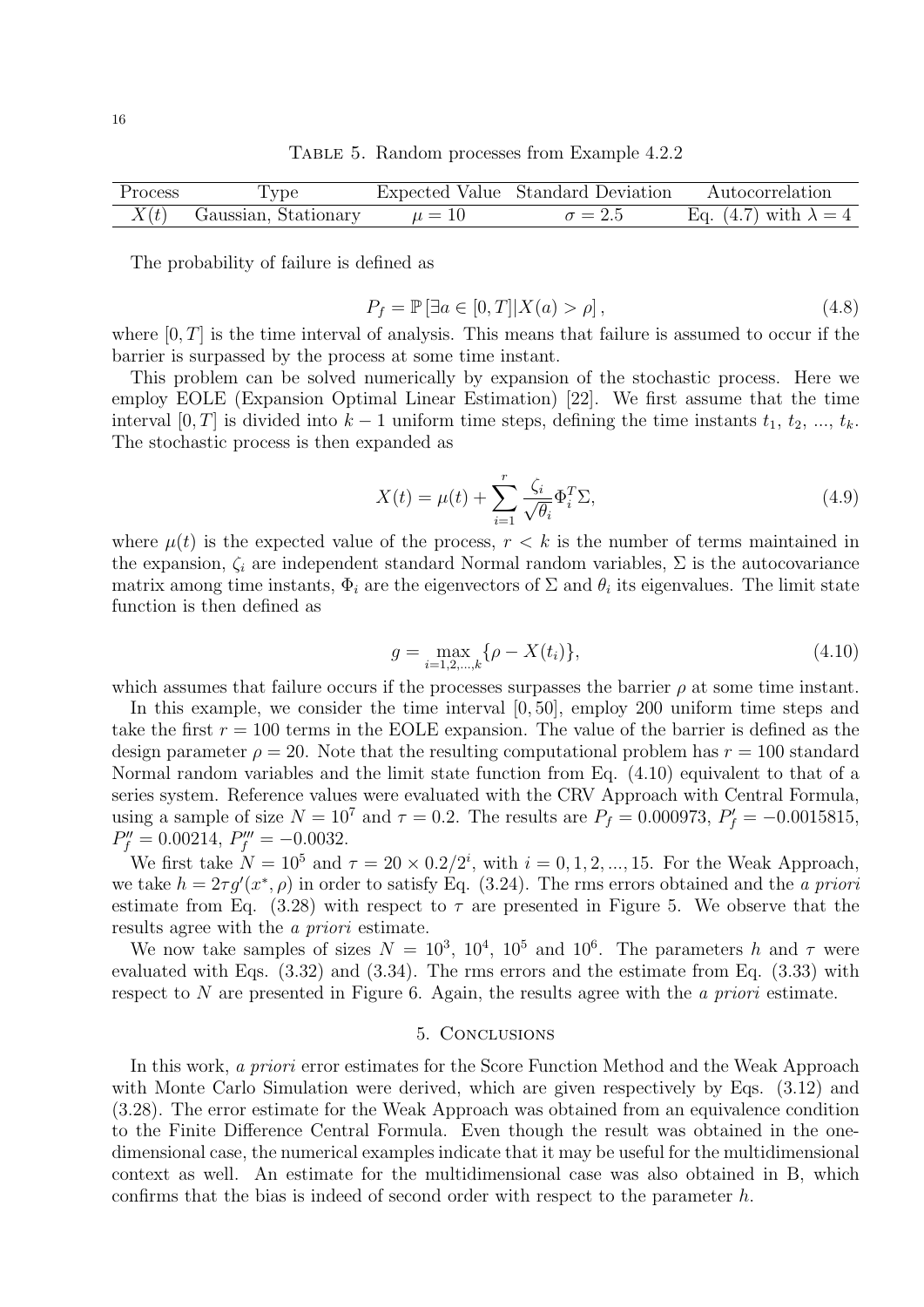

FIGURE 5.  $E_{rms}$  for varying  $\tau$  in Example 4.2.2



FIGURE 6.  $E_{rms}$  for varying N in Example 4.2.2

It was demonstrated that, for optimal choice of parameters, the rms error of the Weak Approach and the Common Random Variable Approach with Finite Difference Central Formula is proportional to  $1/N^{2/5}$ . This convergence rate is slower than that of standard Monte Carlo Simulation and the Score Function Method, which is proportional to  $1/N^{1/2}$ . This proves that, from the computational point of view, the sensitivity with respect to parameters that affect the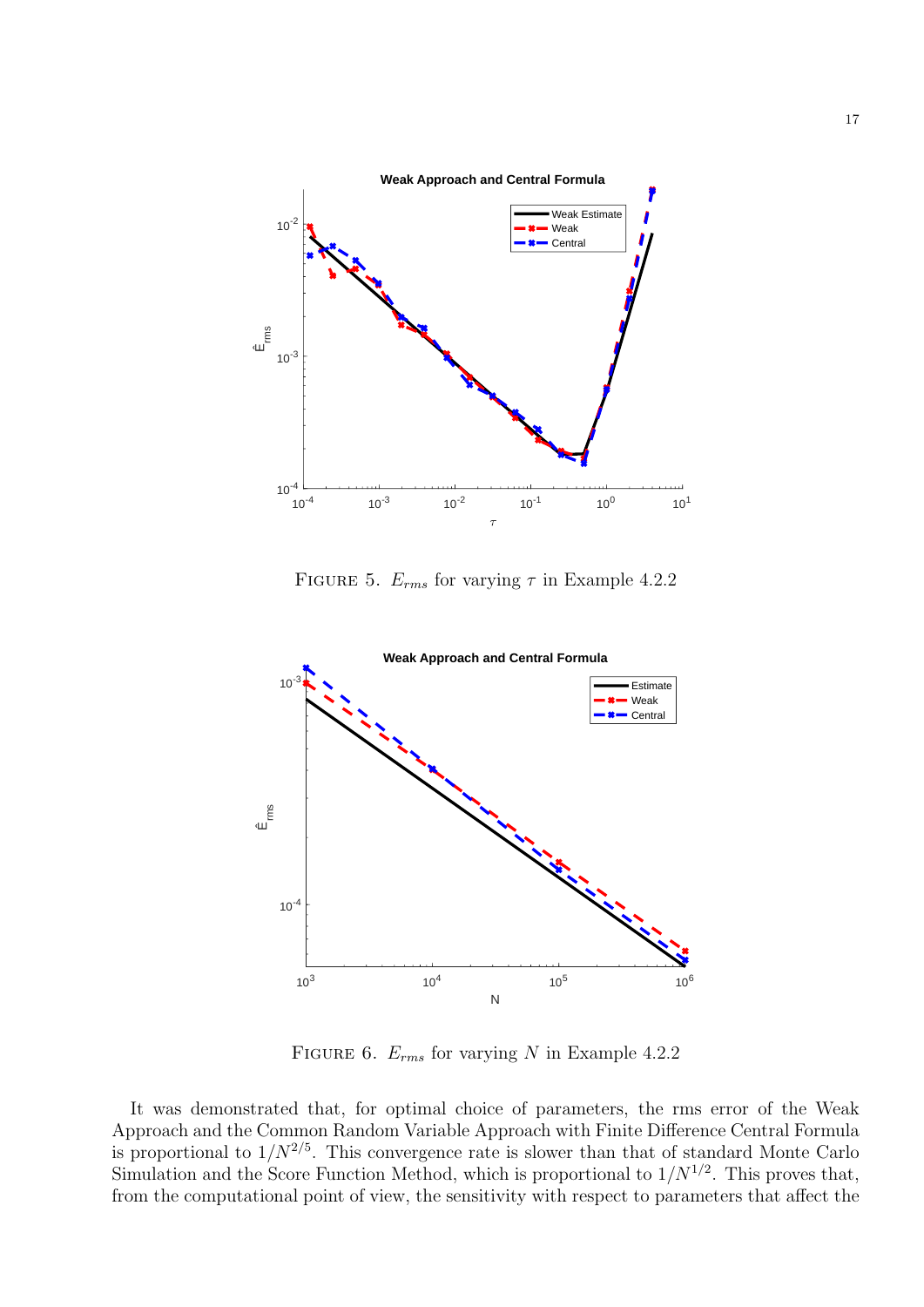limit state function is harder to evaluate than the sensitivity with respect to parameters that only affect the distribution, as expected.

Concerning the Weak and the CRV approaches, it is important to point out that the error does not decrease monotonically as  $(h, \tau)$  is reduced. In fact, for a given sample size N there exist optimal values for  $(h, \tau)$ , as can be seen from Figures 3 and 5. This is the same behavior observed in [44]. For  $(h, \tau)$  bigger than this optimal value we have a "bias stage", where the error is dominated by the bias. For  $(h, \tau)$  smaller than the optimal value, the error is dominated by the variance of the estimate and we have a "variance stage". Optimal values of the parameters are the ones that balance the bias and the variance to produce minimal error. These values lie in the transition between the bias and the variance stages.

Evaluation of the *a priori* error estimates presented here require the value of the probability of failure and its derivatives. In general, this information is unknown beforehand and cannot be evaluated exactly. Consequently, approximate values obtained with simulation may be employed for this purpose. The resulting estimates will not be exact, but may be accurate enough to evaluate the order of magnitude of the errors involved. However, we emphasize that the main goal of this work is to provide theoretical results that will contribute to a better understating of the problem and future computational advancements. For this reason, further computational aspects were not addressed here.

The results of this work are important from the conceptual point of view and can be valuable for developing a posteriori error estimates and adaptive sampling schemes for sensitivity analysis in the future. Finally, the error estimates presented in this work may be adapted for more advanced sampling-based schemes than standard Monte Carlo Simulation.

### **ACKNOWLEDGMENTS**

This research was partly supported by CNPq (Brazilian Research Council) and FAPERJ (Research Foundation of the State of Rio de Janeiro). These financial support are gratefully acknowledged.

# Appendix A. Weak derivative of the indicator function I

From Figure 7, we observe that we can write

$$
\phi_h(t) = \frac{1}{h}(I(t - h/2) - I(t + h/2))
$$
  
=  $-\frac{1}{h}(I(t + h/2) - I(t - h/2)).$  (A.1)

In other words, the rectangular pulse  $\phi_h$  can be written as the central finite difference of  $I(t)$ with step size  $h/2$ . For  $h \to 0$ , this leads to the well known conclusion that  $\phi_h(t)$  actually represents the weak derivative of  $I(t)$ .

#### Appendix B. Results for the multidimensional case

The indicator function can be written as

$$
I(t) = 1 - H(t),
$$
 (B.1)

where  $H$  is the Heaviside function. The weak derivative of  $I$  is then

$$
\frac{d}{dt}I(t) = -\delta(t),\tag{B.2}
$$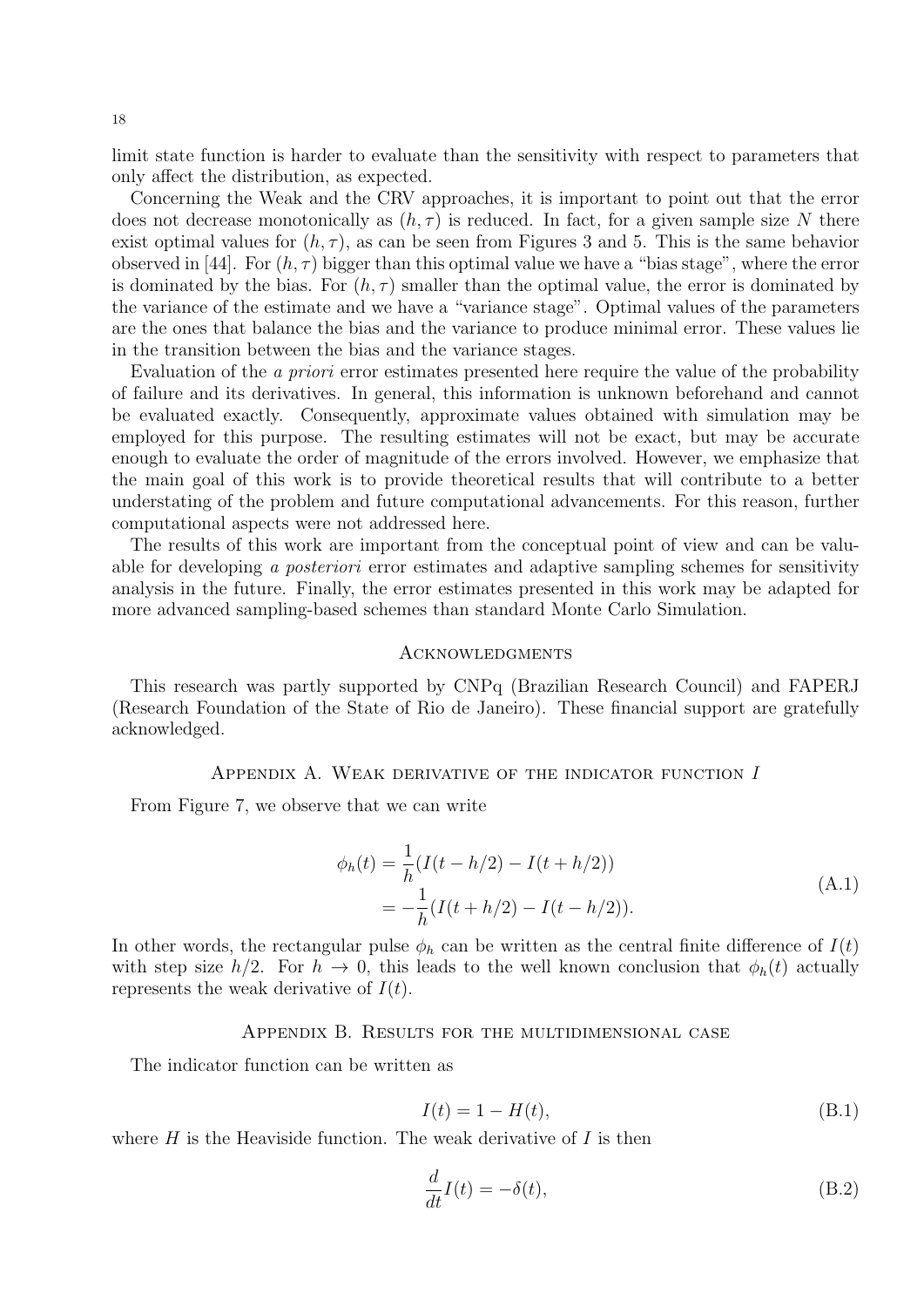

Figure 7. Weak Derivative

where  $\delta$  is the Dirac delta function. The probability of failure sensitivity can then be written as

$$
P'_{f}(\rho) = -\int_{\mathbb{R}^{d}} \delta(g(\mathbf{x}, \rho)) g'(\mathbf{x}, \rho) f_{\mathbf{X}}(\mathbf{x}) d\mathbf{x}.
$$
 (B.3)

The composition  $\delta \circ g$  can be written as

$$
\delta(g(\mathbf{x}, \rho)) = \frac{\delta(\mathbf{x} - \mathbf{x}^*)}{\|\nabla g(\mathbf{x}^*, \rho)\|},
$$
\n(B.4)

provided that  $g(\mathbf{x}^*, \rho) = 0$ . From the coarea formula we have [16]

$$
P'_{f}(\rho) = -\int_{\mathbb{R}^{d}} \frac{\delta(\mathbf{x} - \mathbf{x}^{*})g'(\mathbf{x}, \rho)f_{X}(\mathbf{x})}{\|\nabla g(\mathbf{x}^{*}, \rho)\|} d\mathbf{x}
$$
  
= 
$$
-\int_{\Gamma} \frac{g'(\mathbf{x}, \rho))f_{X}(\mathbf{x})}{\|\nabla g(\mathbf{x}^{*}, \rho)\|} d\eta(\mathbf{x}),
$$
(B.5)

where  $\Gamma$  is the  $(d-1)$ -dimensional hypersurface defined by  $g(\mathbf{x}^*, \rho) = 0$  with respect to the Minkowski content measure and  $\eta$  is the hypersurface measure associated to Γ. Let us assume that  $\mathbf{x}^*$  is unique, then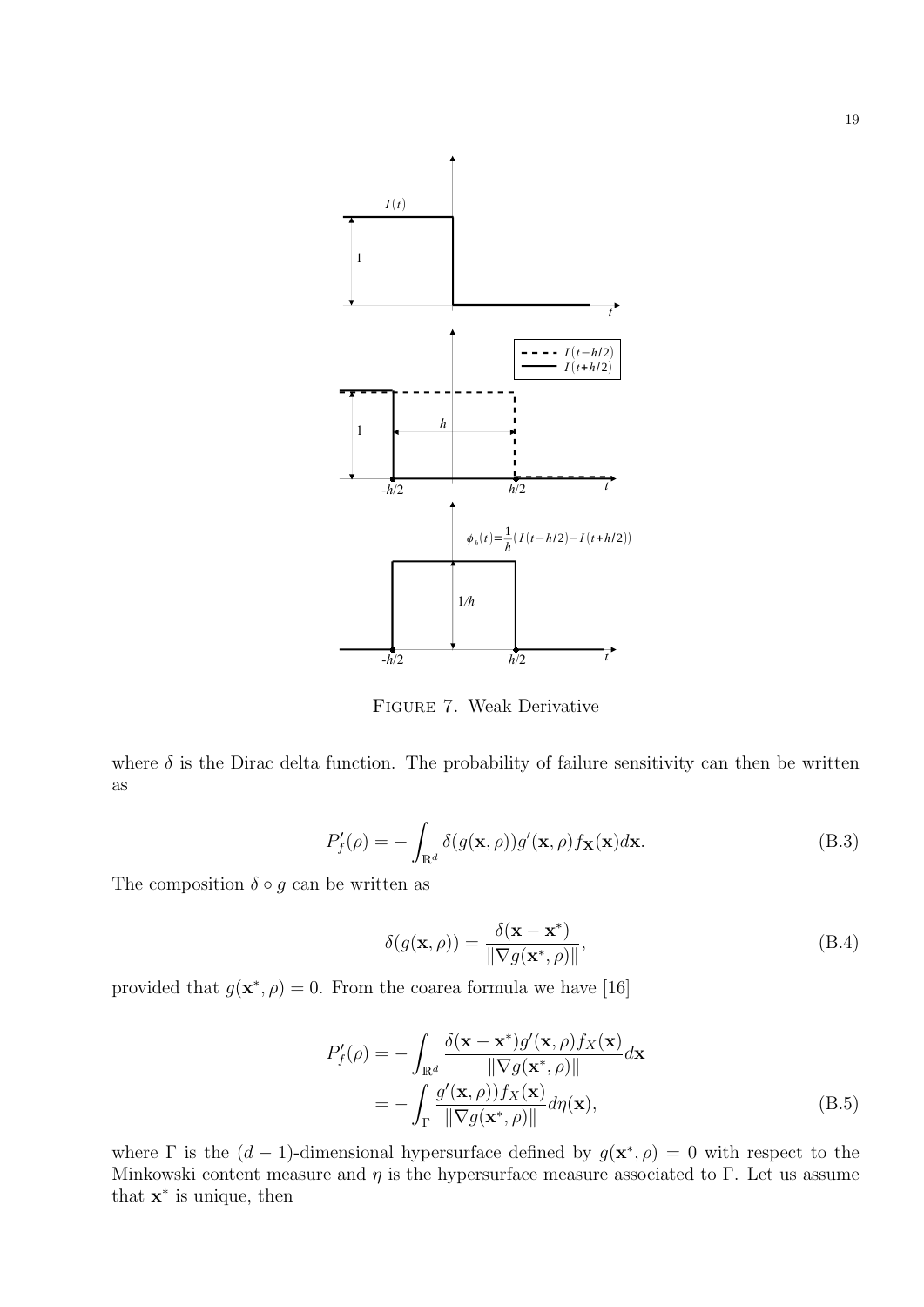20

$$
P'_{f}(\rho) = -\frac{g'(\mathbf{x}^*, \rho) f_X(\mathbf{x}^*)}{\|\nabla g(\mathbf{x}^*, \rho)\|}.
$$
 (B.6)

On the other hand,  $\delta(\mathbf{x} - \mathbf{x}^*) = \delta(x_1 - x_1^*) \times \cdots \times \delta(x_d - x_d^*)$ , where each  $\delta(t)$  can be approximated by  $\phi_{\varepsilon}(t)$  as follows

$$
\phi_{\varepsilon}(t) = \begin{cases}\n0, & -\infty < t \leq -\varepsilon/2 \\
1/\varepsilon, & -\varepsilon/2 < t < \varepsilon/2 \\
0, & +\infty > t \geq \varepsilon/2\n\end{cases}
$$
\n(B.7)

for  $\varepsilon \to 0$ . The approximated sensitivity is then given by an integral with support within the d-dimensional hypercube of size  $\varepsilon$ , namely

$$
P_f^{\varepsilon}(\rho) = -\frac{\varepsilon^{-d}}{\|\nabla g(\mathbf{x}^*, \rho)\|} \int_{x_d^* - \varepsilon/2}^{x_d^* + \varepsilon/2} \cdots \int_{x_1^* - \varepsilon/2}^{x_1^* + \varepsilon/2} \Psi(x_1, \ldots, x_d) dx_1 \cdots dx_d,
$$
 (B.8)

with  $\Psi(\mathbf{x}) = g'(\mathbf{x}, \rho) f_X(\mathbf{x})$ . Let us expand  $\Psi(\mathbf{x})$  in Taylor series around the point  $\mathbf{x}^*$  to obtain

$$
\Psi(\mathbf{x}) = \Psi(\mathbf{x}^*) + \nabla\Psi(\mathbf{x}^*) \cdot (\mathbf{x} - \mathbf{x}^*) + \frac{1}{2} \nabla^2 \Psi(\mathbf{x}^*) (\mathbf{x} - \mathbf{x}^*) \cdot (\mathbf{x} - \mathbf{x}^*) + \cdots,
$$
 (B.9)

which allows for solving the above integral by hand, namely

$$
P_f^{\varepsilon}(\rho) = -\frac{\varepsilon^{-d}}{\|\nabla g(\mathbf{x}^*, \rho)\|} \left( \varepsilon^d \Psi(\mathbf{x}^*) + \frac{\varepsilon^{2+d}}{24} \Delta \Psi(\mathbf{x}^*) \right) + o(\varepsilon^2)
$$
  
= 
$$
-\frac{\Psi(\mathbf{x}^*)}{\|\nabla g(\mathbf{x}^*, \rho)\|} - \varepsilon^2 \frac{\Delta \Psi(\mathbf{x}^*)}{24\|\nabla g(\mathbf{x}^*, \rho)\|} + o(\varepsilon^2),
$$
(B.10)

where we have used the fact that  $\nabla^2 \Psi(\mathbf{x}^*) \cdot \mathbf{I} = \text{tr}(\nabla^2 \Psi(\mathbf{x}^*)) = \Delta \Psi(\mathbf{x}^*)$ , with I used to denote the d-dimensional identity matrix. In the same way,  $\delta(g(\mathbf{x}, \rho))$  can be approximated by  $\phi_h(t)$ as

$$
\phi_h(t) = \begin{cases} 0, & -\infty < t \le -h/2 \\ 1/h, & -h/2 < t < h/2 \\ 0, & +\infty > t \ge h/2 \end{cases}
$$
 (B.11)

for  $h \to 0$ . Then, the following relation between  $\varepsilon$  and h holds true

$$
\varepsilon = \frac{h}{\|\nabla g(\mathbf{x}^*, \rho)\|},\tag{B.12}
$$

so that the approximated sensitivity can be written in terms of the small parameter  $h$  as

$$
P_f^h(\rho) = -\frac{\Psi(\mathbf{x}^*)}{\|\nabla g(\mathbf{x}^*, \rho)\|} - h^2 \frac{\Delta \Psi(\mathbf{x}^*)}{24\|\nabla g(\mathbf{x}^*, \rho)\|^3} + o(h^2)
$$
(B.13)

Finally, the error  $e^h(\mathbf{x}^*) = P_f'(\rho) - P_f^h(\rho)$  for unique  $\mathbf{x}^* \in \Gamma$  is given by

$$
e^{h}(\mathbf{x}^*) = h^2 \frac{\Delta \Psi(\mathbf{x}^*)}{24 \|\nabla g(\mathbf{x}^*, \rho)\|^3} + o(h^2).
$$
 (B.14)

The bias from Eq. (B.14) was obtained for unique  $\mathbf{x}^* \in \Gamma$ . For this reason, Eq. (B.14) is actually a point-wise bias. However, in the general case  $\mathbf{x}^* \in \Gamma$  is not unique and then the total bias is composed by the contribution of all points in Γ. This gives the bias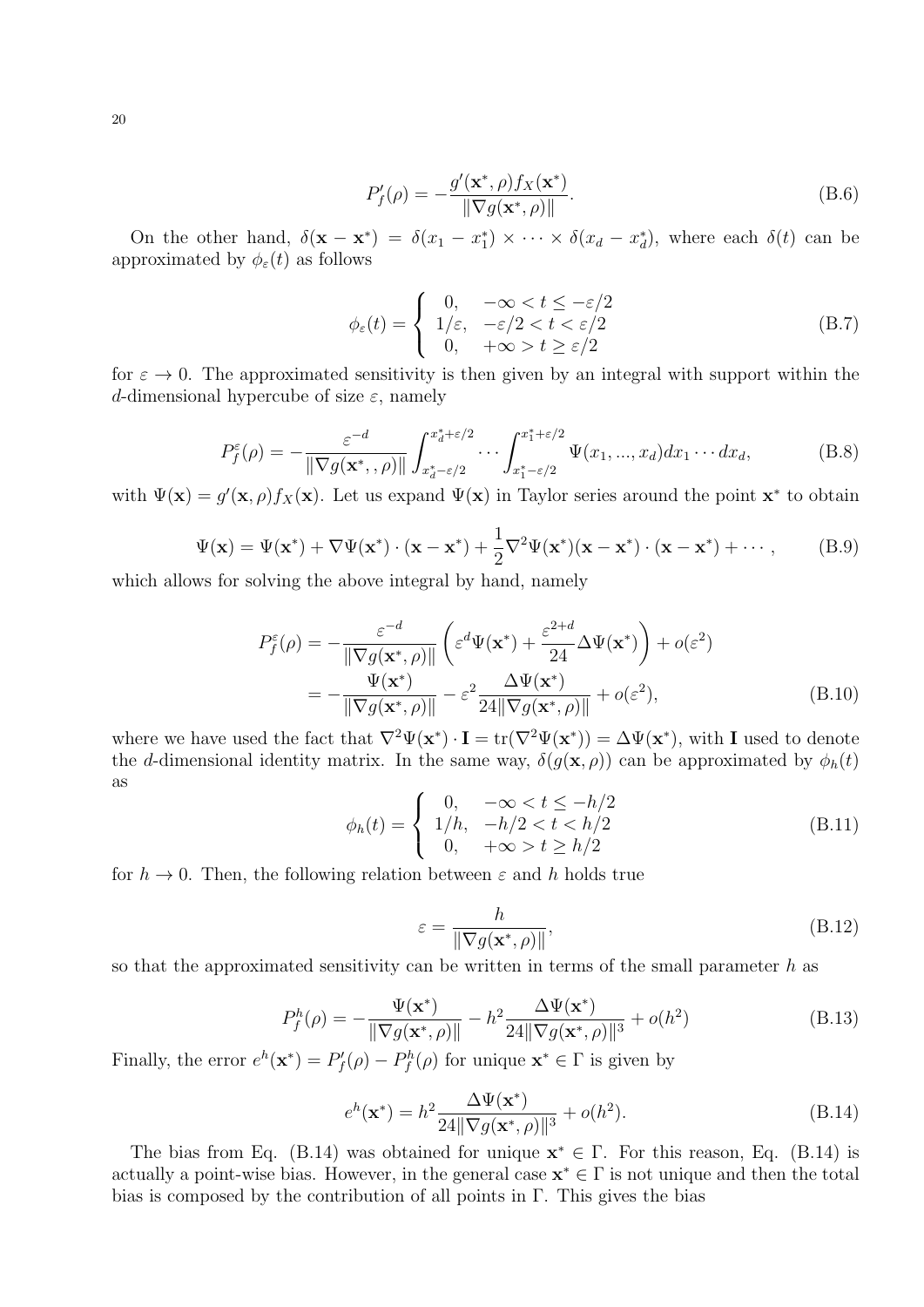$$
21\quad
$$

$$
e = \int_{\Gamma} e^{h}(\mathbf{x}) d\Gamma,
$$
 (B.15)

that yields to

$$
e = \frac{h^2}{24} \int_{\Gamma} \frac{\Delta \Psi(\mathbf{x})}{\|\nabla g(\mathbf{x}, \rho)\|^3} d\Gamma + o(h^2).
$$
 (B.16)

This result shows that the bias is indeed of second order with respect to  $h$ , as occurs in the one-dimensional case [44]. This is an important conceptual result from this work.

### **REFERENCES**

- [1] Alen Alexanderian, Pierre A. Gremaud, and Ralph C. Smith. Variance-based sensitivity analysis for timedependent processes. Reliability Engineering & System Safety, 196:106722, 2020.
- [2] Anestis Antoniadis, Sophie Lambert-Lacroix, and Jean-Michel Poggi. Random forests for global sensitivity analysis: A selective review. Reliability Engineering & System Safety, 206:107312, 2021.
- [3] K. E. Atkinson. Introduction to Numerical Analysis. John Wiley & Sons, New York, 2nd edition, 1989.
- [4] S.K. Au. Reliability-based design sensitivity by efficient simulation. Computers  $\mathcal C$  Structures, 83(14):1048 – 1061, 2005. Uncertainties in Structural Mechanics and Analysis–Computational Methods.
- [5] Majdi Awad, Tristan Senga Kiesse, Zainab Assaghir, and Anne Ventura. Convergence of sensitivity analysis methods for evaluating combined influences of model inputs. Reliability Engineering  $\mathcal C$  System Safety, 189:109 – 122, 2019.
- [6] William Becker. Metafunctions for benchmarking in sensitivity analysis. Reliability Engineering  $\mathcal C$  System Safety, 204:107189, 2020.
- [7] Francesco Cadini, Simone Salvatore Lombardo, and Marco Giglio. Global reliability sensitivity analysis by sobol-based dynamic adaptive kriging importance sampling. Structural Safety, 87:101998, 2020.
- [8] Jianbing Chen, Zhiqiang Wan, and Michael Beer. A global sensitivity index based on fréchet derivative and its efficient numerical analysis. Probabilistic Engineering Mechanics, 62:103096, 2020.
- [9] O. Ditlevsen and H. O. Madsen. Structural Reliability Methods. John Wiley & Sons, Chichester, 1996.
- [10] V. Dubourg and B. Sudret. Meta-model-based importance sampling for reliability sensitivity analysis. Structural Safety, 49:27 – 36, 2014. Special Issue In Honor of Professor Wilson H. Tang.
- [11] Max Ehre, Iason Papaioannou, and Daniel Straub. A framework for global reliability sensitivity analysis in the presence of multi-uncertainty. Reliability Engineering  $\mathcal C$  System Safety, 195:106726, 2020.
- [12] Max Ehre, Iason Papaioannou, and Daniel Straub. Global sensitivity analysis in high dimensions with pls-pce. Reliability Engineering & System Safety, 198:106861, 2020.
- [13] Wellison J. S. Gomes and André T. Beck. The design space root finding method for efficient risk optimization by simulation. Probabilistic Engineering Mechanics, 44:99 – 110, 2016.
- [14] Qing Guo, Yongshou Liu, Bingqian Chen, and Qin Yao. A variable and mode sensitivity analysis method for structural system using a novel active learning kriging model. Reliability Engineering  $\mathcal C$  System Safety, 206:107285, 2021.
- [15] Clemens H¨ubler. Global sensitivity analysis for medium-dimensional structural engineering problems using stochastic collocation. Reliability Engineering & System Safety, 195:106749, 2020.
- [16] L. Hörmander. The Analysis of Linear Partial Differential Operators I. Grundlehren der mathematischen Wissenschaften Book Series, vol. 256. Springer, Berlin, Heidelberg, 1983.
- [17] Zdeněk Kala. Quantile-based versus sobol sensitivity analysis in limit state design. Structures, 28:2424 2430, 2020.
- [18] A. N. Kolmogorov. Foundations of the Theory of Probability. Chelsea, New York, 1950.
- [19] Dirk P. Kroese, Thomas Taimre, and Zdravko I. Botev. Handbook of Monte Carlo Methods. John Wiley & Sons, Hoboken, 2011.
- [20] Sergei Kucherenko, Shufang Song, and Lu Wang. Quantile based global sensitivity measures. Reliability Engineering & System Safety,  $185:35 - 48$ , 2019.
- [21] S. Lacaze, L. Brevault, S. Missoum, and M. Balesdent. Probability of failure sensitivity with respect to decision variables. Structural and Multidisciplinary Optimization, 52(2):375–381, 2015.
- [22] Chun-Ching Li and A. Der Kiureghian. Optimal discretization of random fields. Journal of Engineering Mechanics, 119(6):1136–1154, 1993.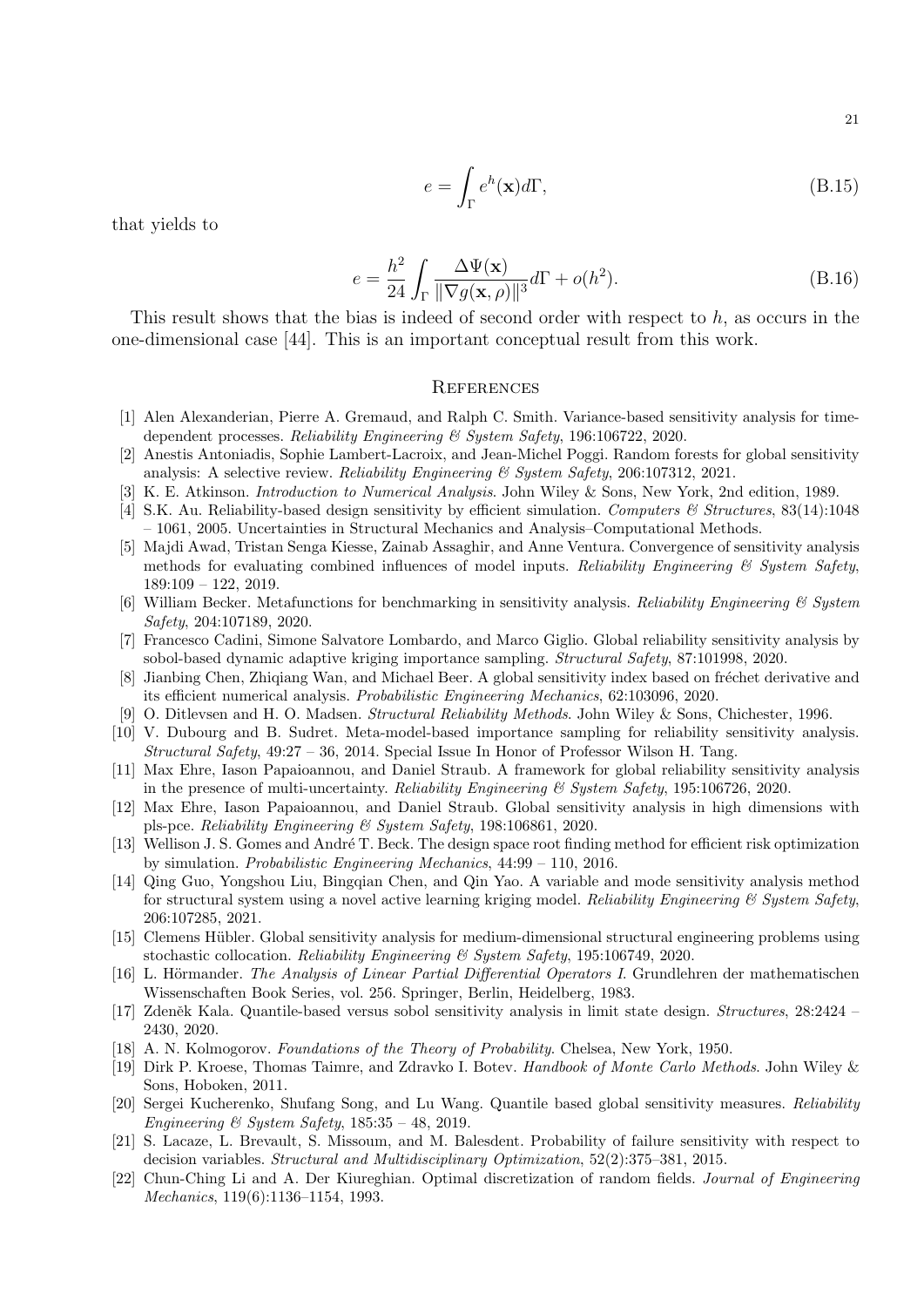- [23] Min Li, Ruo-Qian Wang, and Gaofeng Jia. Efficient dimension reduction and surrogate-based sensitivity analysis for expensive models with high-dimensional outputs. Reliability Engineering  $\mathcal{B}$  System Safety, 195:106725, 2020.
- [24] Fuchao Liu, Pengfei Wei, Chenghu Tang, Pan Wang, and Zhufeng Yue. Global sensitivity analysis for multivariate outputs based on multiple response gaussian process model. Reliability Engineering  $\mathcal{B}$  System  $Safety, 189:287 - 298, 2019.$
- [25] Samuele Lo Piano, Federico Ferretti, Arnald Puy, Daniel Albrecht, and Andrea Saltelli. Variance-based sensitivity analysis: The quest for better estimators and designs between explorativity and economy. Reliability Engineering & System Safety, 206:107300, 2021.
- [26] M. Loève. Probability Theory I. Springer-Verlag, New York, 4th edition, 1977.
- [27] Zhenzhou Lu, Shufang Song, Zhufeng Yue, and Jian Wang. Reliability sensitivity method by line sampling. Structural Safety, 30(6):517 – 532, 2008.
- [28] H. O. Madsen, S. Krenk, and N. C. Lind. *Methods of structural safety*. Prentice Hall, Englewood Cliffs, 1986.
- [29] R. E. Melchers and A. T. Beck. Structural Reliability Analysis and Prediction. John Wiley & Sons, Hoboken, 3rd edition, 2018.
- [30] Joseph B. Nagel, Jörg Rieckermann, and Bruno Sudret. Principal component analysis and sparse polynomial chaos expansions for global sensitivity analysis and model calibration: Application to urban drainage simulation. *Reliability Engineering & System Safety*, 195:106737, 2020.
- [31] Iason Papaioannou, Karl Breitung, and Daniel Straub. Reliability sensitivity estimation with sequential importance sampling. Structural Safety, 75:24 – 34, 2018.
- [32] Carsten Proppe. Local reliability based sensitivity analysis with the moving particles method. Reliability Engineering & System Safety, page 107269, 2020.
- [33] Gengjian Qian, Michel Massenzio, Denis Brizard, and Mohamed Ichchou. Sensitivity analysis of complex engineering systems: Approaches study and their application to vehicle restraint system crash simulation. Reliability Engineering & System Safety,  $187:110 - 118$ , 2019. Sensitivity Analysis of Model Output.
- [34] A. Quarteroni, R. Sacco, and F. Saleri. Numerical Mathematics. Springer, Berlin, 2nd edition, 2007.
- [35] Sharif Rahman. Stochastic sensitivity analysis by dimensional decomposition and score functions. Probabilistic Engineering Mechanics, 24(3):278–287, 2009.
- [36] S. M. Ross. Simulation. Academic Press, Orlando, 4th edition, 2006.
- [37] S. M. Ross. A First Course in Probability. Prentice Hall, Upper Saddle River, 8th edition, 2010.
- [38] R. Y. Rubinstein and D. P. Kroese. Simulation and the Monte Carlo method. John Wiley & Sons, Hoboken, 2nd edition, 2008.
- [39] Reuven Y. Rubinstein and Alexander Shapiro. Optimization of static simulation models by the score function method. Mathematics and Computers in Simulation, 32(4):373–392, 1990.
- [40] R.Y. Rubinstein and A. Shapiro. Discrete event systems: sensitivity analysis and stochastic optimization by the score function method. Wiley, Chichester, 1993.
- [41] A. N. Shriryaev. Probability. Springer-Verlag, New York, 2nd edition, 1995.
- [42] Shufang Song, Zhenzhou Lu, and Hongwei Qiao. Subset simulation for structural reliability sensitivity analysis. Reliability Engineering & System Safety,  $94(2):658 - 665$ , 2009.
- [43] Rui Teixeira, Alan O'Connor, and Maria Nogal. Probabilistic sensitivity analysis of offshore wind turbines using a transformed kullback-leibler divergence. Structural Safety, 81:101860, 2019.
- [44] André Jacomel Torii. On sampling-based schemes for probability of failure sensitivity analysis. Probabilistic Engineering Mechanics, 62, 2020.
- [45] André Jacomel Torii, R. H. Lopez, and L. F. F. Miguel. Probability of failure sensitivity analysis using polynomial expansion. Probabilistic Engineering Mechanics, 8:76–84, 2017.
- [46] M.A. Valdebenito, H.A. Jensen, H.B. Hernández, and L. Mehrez. Sensitivity estimation of failure probability applying line sampling. Reliability Engineering & System Safety,  $171:99 - 111$ ,  $2018$ .
- [47] Marcos A. Valdebenito, Herman B. Hernández, and Héctor A. Jensen. Probability sensitivity estimation of linear stochastic finite element models applying line sampling. Structural Safety, 81:101868, 2019.
- [48] Zeping Wu, Wenjie Wang, Donghui Wang, Kun Zhao, and Weihua Zhang. Global sensitivity analysis using orthogonal augmented radial basis function. Reliability Engineering & System Safety,  $185:291 - 302$ , 2019.
- [49] R. J. Yang and L. Gu. Experience with approximate reliability-based optimization methods. Structural and Multidisciplinary Optimization, 26:152–159, 2004.
- [50] W Yun, Z Lu, P He, Y Dai, and K Feng. Adaptive subdomain sampling and its adaptive kriging–based method for reliability and reliability sensitivity analyses. Structural and Multidisciplinary Optimization, 61:1107–1121, 2020.